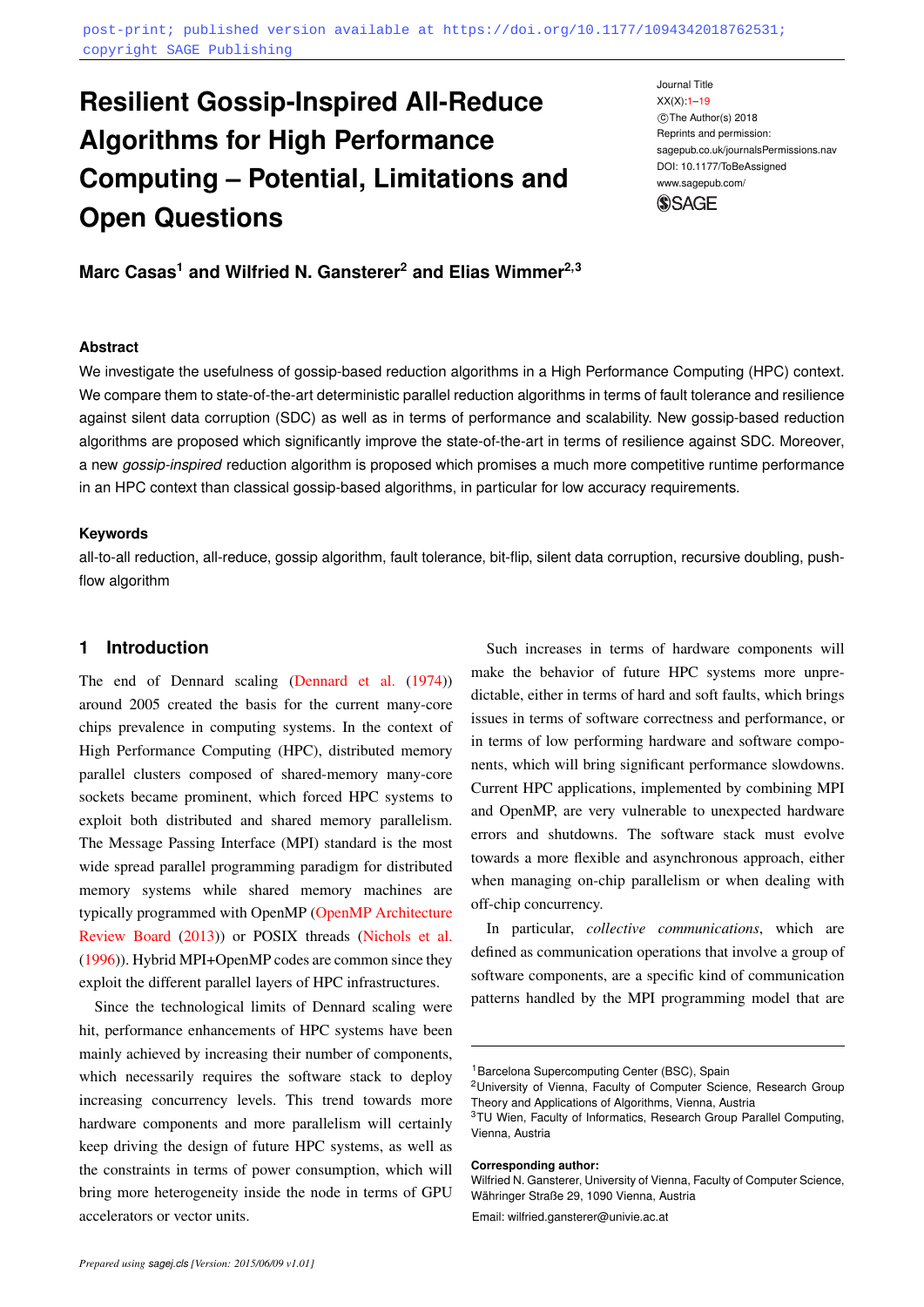particularly challenging on future systems. Global reductions and barrier synchronizations are two very common types of collective communications. An increase by two or three more orders of magnitude in terms of concurrency compared to today's high-end computer systems will make current collective communication approaches too rigid. Given the way global MPI reductions are implemented today, the impact of having just a single network switch performing abnormally slow, OS noise, or of a single bit-flip within a network packet can strongly undermine the global performance or correctness of a large operation involving hundreds of thousands or MPI processes [\(Ferreira et al.](#page-17-2) [\(2008\)](#page-17-2)).

The main drawback of current MPI collective implementations is that they are based on static (and deterministic) approaches, such as recursive doubling [\(Thakur and Gropp](#page-18-2) [\(2003\)](#page-18-2)), and that they have no chance to react or to dynamically adapt to sudden and unexpected issues. In this paper we investigate alternative algorithmic strategies for collective communications based on gossip algorithms.

*Gossip* protocols (sometimes called *epidemic* protocols) are decentralized protocols originally intended for loosely coupled distributed systems, such as P2P or ad-hoc networks. Based on periodic information exchange between nodes (or processes), they do not rely on any assumptions about specific hardware connections, and thus they work on arbitrary (connected) topologies. Moreover, they do not assume reliable communication, and the selection of communication partners is randomized in some form. Every node operates only based on local knowledge of its neighborhood, and conceptually no synchronization across the network is assumed. To some extent, gossip-based algorithms can be *self-healing*, i. e., they can potentially deliver a correct result in the presence of failures or faults *without* the need to explicitly detect or report a fault.

Gossip protocols have mainly been used for two different purposes: gossip-based *dissemination* algorithms use gossiping for spreading information (*rumor-mongering*), and gossip-based *aggregation* algorithms compute a systemwide aggregate—an *all-to-all reduction* (e. g., sum, average, min, max)—by sampling information from randomly chosen nodes (or processes) and combining the values. Gossip-based all-to-all reduction algorithms have the capacity to deal with unexpected behavior of the system for three main reasons:  $(i)$  Due to their randomized communication schedules they are more flexible and adaptive than classical deterministic algorithms,  $(ii)$  they have very strong resilience properties, and *(iii)* their accuracy can be adapted dynamically to the

requirements with a decrease of the computational cost for lower accuracy.

While the utilization of gossip-based dissemination algorithms in an HPC context has been proposed recently [\(Katti](#page-18-3) [et al.](#page-18-3) [\(2015\)](#page-18-3); [Herault et al.](#page-17-3) [\(2015\)](#page-17-3)) for resilience purposes, the focus of this paper is on investigating and evaluating the potential of gossip-based *all-to-all reduction algorithms* in an HPC context, taking into account resilience as well as performance aspects. This is a very relevant problem since all-to-all reduction (all-reduce) operations appear at the heart of many important HPC applications.

The ability to trade accuracy for performance is a very attractive aspect of gossip-based all-reduce algorithms. Reduced precision computations have been studied in many HPC application areas as one potential approach for improving computational efficiency, e.g., by Váňa et al. [\(2017\)](#page-18-4) in weather forecasting. The interaction between arithmetic precision and resulting accuracy has also received interest beyond classical HPC, e. g., in machine learning (see, e. g., [Lesser et al.](#page-18-5) [\(2011\)](#page-18-5)). In particular, for contemporary deep learning applications, which pose important challenges in high performance computing aspects (such as efficient parallelization), the capability of reducing the computational cost of global all-reduce operations for lower accuracy requirements is of high interest. On the one hand, global reduction operations appear in parallel variants of the stochastic gradient descent algorithm, which is a pivotal component of standard methods for training deep neural networks [\(Dean et al.](#page-17-4) [\(2012\)](#page-17-4); [Bottou](#page-17-5) [\(2010\)](#page-17-5)). This has already motivated first attempts at exploiting a gossip strategy in an asynchronous stochastic gradient descent method [\(Jin et al.](#page-18-6) [\(2016\)](#page-18-6)). However, several open questions remain, and thus most strategies used in practice still rely on a central server for aggregating gradient information. On the other hand, the effects (and benefits) of reduced precision in data representation and computation in the context of training of and inference with deep neural networks have been investigated extensively. In particular, it has been demonstrated that very low precision is often sufficient in the context of deep learning (see, e. g., [Gupta et al.](#page-17-6) [\(2015\)](#page-17-6) and references therein).

Not only reduced precision, but also resilience against silent data corruption (SDC) at the algorithmic level is a relevant aspect for deep learning applications. For large models, the training phase is often done on consumer GPUs where mechanisms for detecting and correcting SDC are usually weaker than on today's HPC hardware.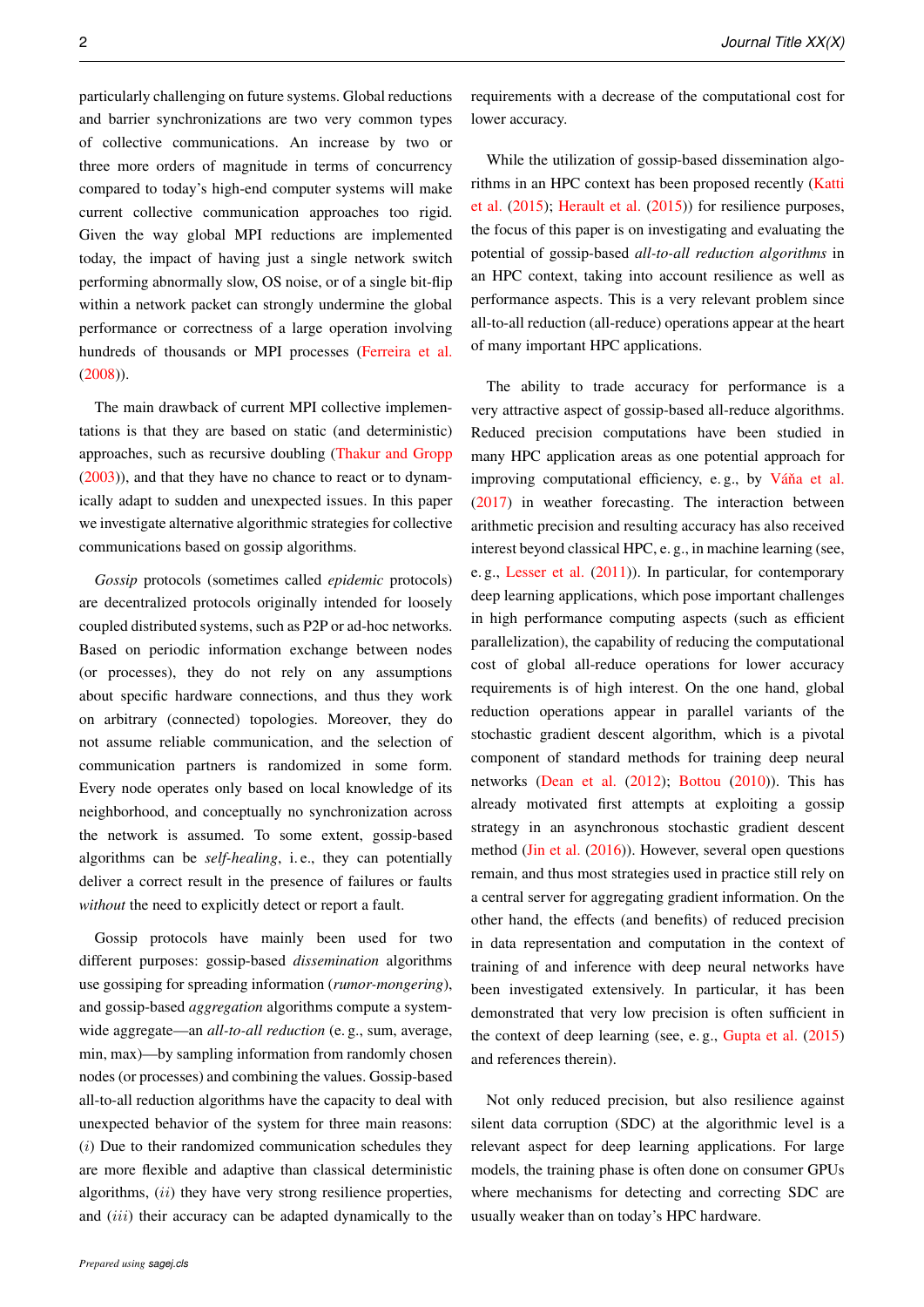#### *1.1 Related Work*

The Message Passing Interface (MPI) standard is the most widespread distributed memory parallel programming model [\(MPI Forum](#page-18-7) [\(2012\)](#page-18-7)). Extensive research efforts have been undertaken in the last years to improve the performance of MPI codes. For example, [Hoefler et al.](#page-17-7) [\(2007\)](#page-17-7) have extended the non-blocking communication paradigm, which the MPI standard defines for point-to-point communications, to collective communications, showing some potential to improve performance under certain conditions. In terms of increasing MPI fault tolerance, [Herault et al.](#page-17-3) [\(2015\)](#page-17-3) have developed an agreement algorithm to address permanent crashes. This solution is built on top of the User-Level Failure Mitigation (ULFM) proposal by [Bland et al.](#page-17-8) [\(2013\)](#page-17-8). Other approaches also rely on finding consensus for handling faults in the context of MPI (e.g., [Katti et al.](#page-18-3) [\(2015\)](#page-18-3)).

Most existing work on fault tolerant gossip-based aggregation algorithms exclusively focuses on message loss or hardware failures (see [Eyal et al.](#page-17-9) [\(2014\)](#page-17-9); [Jesus et al.](#page-18-8) [\(2015\)](#page-18-8); [Gansterer et al.](#page-17-10) [\(2013\)](#page-17-10)). Only [Niederbrucker and](#page-18-9) [Gansterer](#page-18-9) [\(2013\)](#page-18-9) have done a limited study on the impact of certain types of bit-flips. In this paper, we extend existing algorithms and thoroughly investigate to which extent the fault tolerance potential of gossip-based aggregation can be exploited when SDC is considered.

While gossip-based aggregation algorithms have shown tolerance to loss of messages or hardware failures, they can also dynamically adapt the accuracy they provide, which brings proportional cost reductions. Other approaches that deploy inexact or irregular computations for achieving performance gains while keeping the algorithms' accuracy within acceptable margins have been considered. For example, the loop perforation approach by [Sidiroglou-](#page-18-10)[Douskos et al.](#page-18-10) [\(2011\)](#page-18-10) aims to trade accuracy for performance by transforming loops to execute only a subset of their iterations. Such a subset is composed of the most relevant iterations in terms of numerical accuracy.

#### *1.2 Objectives and Contributions*

The main motivation for this paper is to summarize the first steps towards a better understanding of the potential and limitations of gossip-based all-to-all reduction algorithms in the context of High Performance Computing.

For this purpose, we start with summarizing the upcoming challenges for HPC on future extreme-scale systems and motivating the investigation of gossipbased all-to-all reduction algorithms for such systems in Section [2.](#page-2-0) In Section [3,](#page-3-0) we provide a compact review of representative all-to-all reduction methods, both classical deterministic algorithms as well as state-of-the-art gossipbased algorithms. In Section [4](#page-6-0) we focus on resilience aspects. In particular, we compare deterministic algorithms and asynchronous gossip-based approaches in terms of their resilience against silent data corruption. Moreover, we propose new asynchronous gossip-based algorithms which exhibit improved resilience against silent data corruption. Section [5](#page-10-0) is dedicated to a discussion of performance aspects of gossip-based all-to-all reduction methods in an HPC context. To the best of our knowledge, this has not been investigated systematically so far. Since gossip-based algorithms are iterative in nature, we first discuss various factors influencing the *number of iterations* required. This is followed by identifying some fundamental open questions with respect to the *cost per iteration*. Then we summarize some experiences with a first naive MPI implementation of a gossip-based reduction algorithm on a few thousand nodes of a HPC cluster. Based on the insight gained from this implementation, we devise an alternative round-based gossip-*inspired* implementation strategy which is better suited for an HPC context. With experiments on more than 100 000 processes on a high-end supercomputer and simulations up to one billion processes we then investigate how the number of iterations required scales for low accuracy requirements.

#### <span id="page-2-0"></span>**2 Challenges in HPC**

Future HPC machines are expected to use 7 nm process technology, several orders of magnitude more concurrency than contemporary petascale systems and to operate under very restricted power budgets. All these factors, either coming from the hardware or the software side, will certainly make HPC machines more vulenarable to faults [\(Seifert](#page-18-11) [et al.](#page-18-11) [\(2012\)](#page-18-11)). To mitigate errors, several software- and hardware-based techniques can be leveraged [\(Cappello](#page-17-11) [et al.](#page-17-11) [\(2014\)](#page-17-11)), at the cost of decreasing performance and adding extra latencies to detect and correct errors. Also, the chances of a hardware component suddenly delivering unexpectedly low performance just adds more uncertainty to the whole scenario. Without any countermeasures, the reduced reliability and increased irregular behavior of future HPC systems will largely impact performance, making the usage of such large infrastructures a very difficult task.

#### *2.1 The Hardware Perspective*

Historically, the performance improvements reported by the [Top500 List](#page-18-12) [\(2018\)](#page-18-12) were due to CPU clock frequency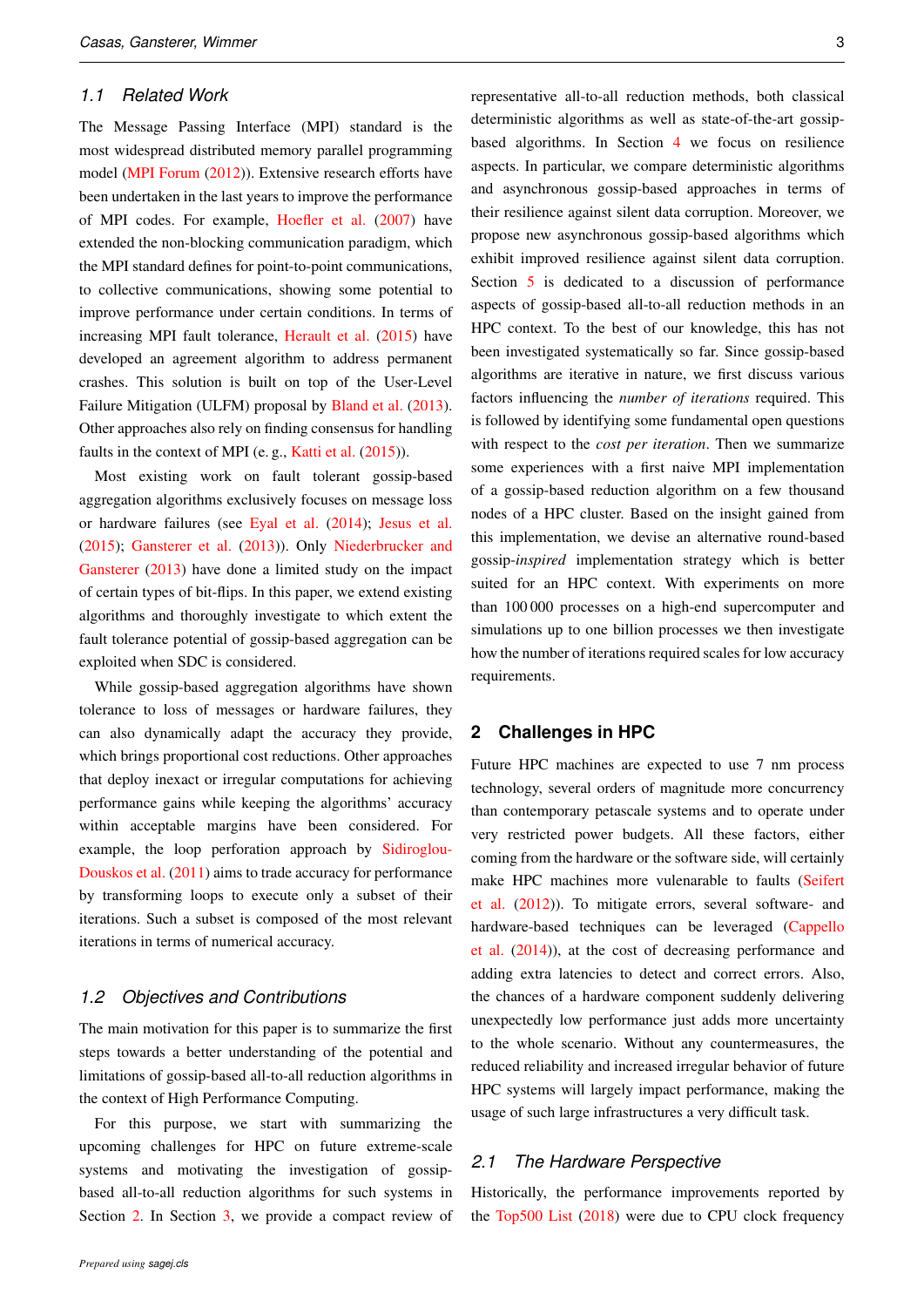increases, among other factors. However, due to technological constraints, the CPU clock frequency has stagnated since 2007. As a consequence, performance enhancements can only be achieved by increasing the number of sockets of supercomputing infrastructures. Therefore, the expected total number of components of an exascale system will be much larger than those of a petascale system. Indeed, exascale systems are expected to have at least hundreds of millions of CPU cores and to handle concurrency levels of similar orders of magnitude.

Individual components of such systems are not expected to be more resilient. It is true that redundancy levels and error checking mechanisms at the hardware level are increasing, but these increases are aimed at dealing with the higher complexity of hardware components, not at making components more resilient. The main reason behind this trend is that hardware vendors calibrate the resilience levels of their products to satisfy the needs of their main markets, and the HPC sector is not one of them. Consequently, the fault rate of exascale systems is expected to grow at the same rate as the total number of components does.

#### *2.2 The Software Perspective*

The perspective from the software side is not much better [\(Ashby et al.](#page-17-12) [\(2010\)](#page-17-12)). Indeed, current HPC software stacks are not ready to deal with unexpected and faulty behavior. They are typically very rigid, and they have not been run and tested on faulty platforms. Moreover, significant portions of them contain legacy code that is hardly adaptable to the new context where HPC is going with systems which will have to continuously handle misbehaving hardware components.

In the current situation, once a fault is detected it is either propagated through the different layers of the software stack or some fault tolerance approach is executed to correct it. Since an increase in the frequency and the diversity of faults is expected, overheads due to fault correction using current techniques may become intolerable. The solution is to provide the software stack with new approaches to take action in response to detected errors in a way that the overhead associated with the correction is as low as possible.

Besides the resilience problem, which may lead to execution crashes, incorrect results or significantly reduced application performance due to correction overhead, there is another important factor: performance degradation in parts of the hardware. The chances of particular components of the machine performing well below their expected delivery rate may strongly impact the overall performance of large scale runs. It is thus required to extend the software stack

with mechanisms and paradigms which are able to hide extra latencies, either due to faults or to low performing hardware components. More asynchronous and adaptive approaches are required to tolerate unexpected latencies.

Global reduction operations are among the ones that suffer most from faults or partial performance degradation in the hardware. First, because the entire parallel execution may be impacted by an error or a performance slowdown during a global reduction, since this operation involves all parallel threads. Second, because the rigidness of their current implementations in today's software stacks neither allows the design of resilient software solutions which take action against faults, nor other kinds of solutions to react to performance degradations in hardware components.

#### <span id="page-3-0"></span>**3 Parallel All-to-all Reduction**

In this section we survey the main available approaches for performing global all-to-all reduction (all-reduce) operations. In particular, we review in detail the classical recursive doubling approach in Section [3.1,](#page-3-1) and two gossipbased approaches in Section [3.2:](#page-4-0) the push-sum algorithm and its more robust advancement, the push-flow algorithm.

#### <span id="page-3-1"></span>*3.1 Recursive Doubling*

Recursive doubling is a standard method for carrying out a parallel all-reduce operation. It is also one of the algorithms used by current MPI implementations. Depending on the message size and on the number of processes involved in the all-to-all reduction, MPI uses different algorithms [\(Thakur](#page-18-2) [and Gropp](#page-18-2) [\(2003\)](#page-18-2); [Chan et al.](#page-17-13) [\(2007\)](#page-17-13)). Recursive doubling is the optimal all-reduce algorithm in terms of the number of messages needed when operating with small message sizes.

In this paper, we consider the following all-to-all reduction operation over  $N$  parallel processes:

$$
y=\underset{k=0:N-1}{\otimes}x_k.
$$

The initial data  $x_0, x_1, \ldots, x_{N-1}$  (for simplicity, we consider scalar initial data) is distributed over the N parallel processes. The result  $y$  of the all-reduce operation (the *aggregate*) is available at all processes. In general, "⊗" denotes an element-wise associative and commutative binary operation. In this paper we focus on summation and averaging.

Recursive doubling computes the all-to-all reduction on  $N = 2^d$  processes (numbered  $0, 1, \ldots, N - 1$  for simplifying the presentation) in  $d = \log_2 N$  steps (Line 2 in Alg. [1\)](#page-4-1). In every step  $k$ , each process i pairwise exchanges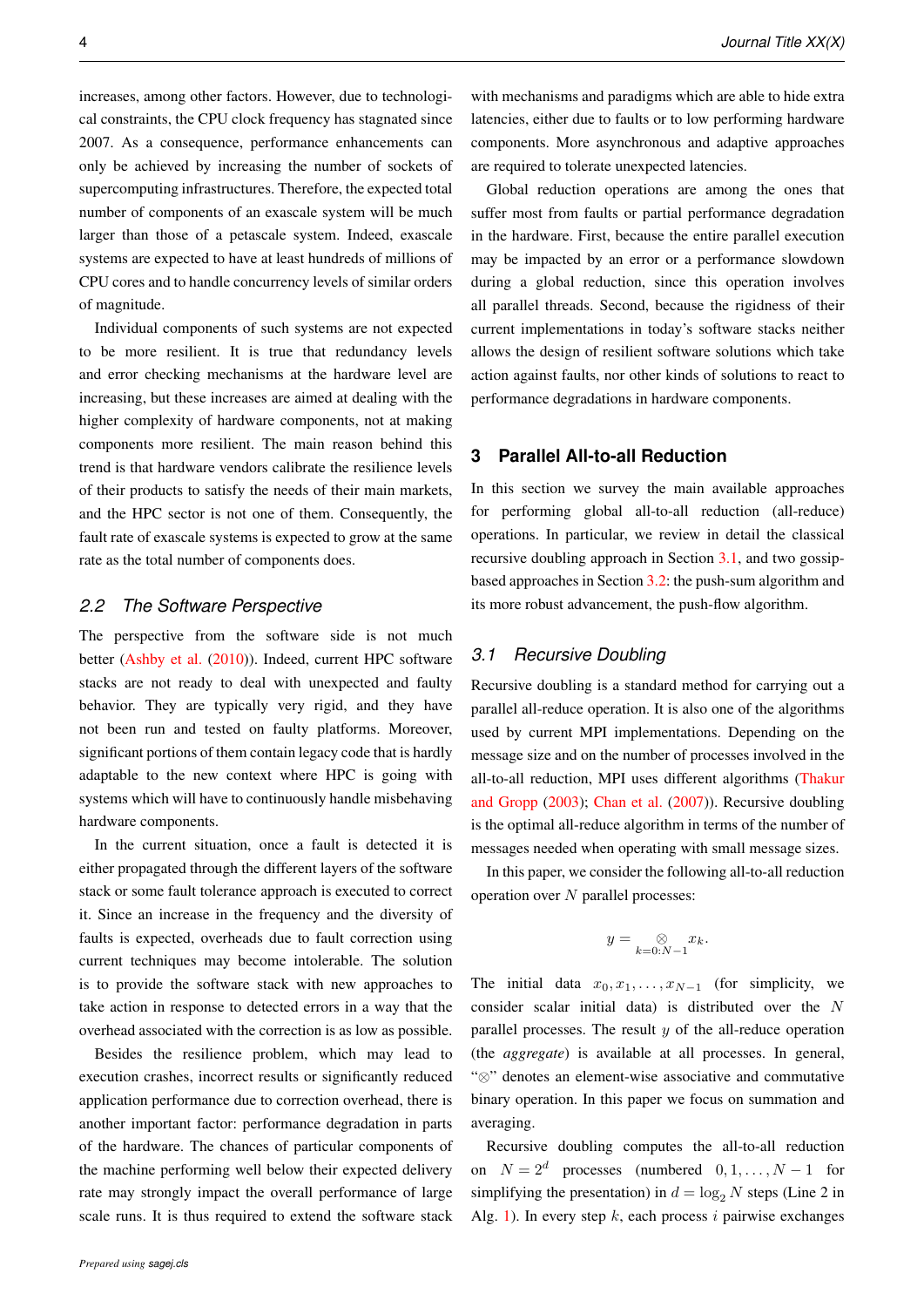<span id="page-4-1"></span>Algorithm 1 Recursive Doubling  $[N = 2^d,$  process i]

**Input:**  $x_i \in \mathbb{R}$ **Output:**  $y_i = \bigotimes_{k=0:N-1} x_k \in \mathbb{R}$ 1:  $y_i \leftarrow x_i$ 2: for  $k \leftarrow 0, \ldots, d - 1$  do<br>3:  $i \leftarrow i \oplus 2^k$ 3:  $j \leftarrow i \oplus 2^k$ 4: **send**  $y_i$  to process j 5: wait to receive  $y_j$  from process j 6:  $y_i \leftarrow y_i \otimes y_j$ 7: end for

its current value with a process  $j$  whose process id differs exactly in the  $k^{th}$  bit from i (Lines 3-5 in Alg. [1,](#page-4-1) where "⊕" denotes an XOR operation). This leads to a pairwise exchange of values between processes whose "distance" (in terms of process rank) doubles in every step. After every exchange, the local variable  $y_i$  is overwritten by the result of applying the operator  $\otimes$  locally to  $y_i$  and  $y_j$  (Line 6 in Alg. [1\)](#page-4-1). After d steps, every process has received information from every other process and the result of the reduction is available in the local variable  $y_i$  at every process i.

<span id="page-4-3"></span>*3.1.1 Complexity of parallel all-to-all reductions.* A lower bound in terms of *number of messages* required for a parallel all-reduce operation can be derived by the fact that each process has some information needed by every other process. Per step each process can send at most one message, thus information can only be doubled in each step. Consequently, the number of messages required is at least  $\lceil \log_2 N \rceil$ .

Computing the reduction on a single process requires  $(N - 1)$  operations. Consequently, when perfectly distributed across N processes, the *computational cost* is at least  $\frac{N-1}{N}$  times the cost for a single operation  $\otimes$ .

The cost of transferring the data can be derived from the lower bound on the computational cost. For completing the computation at least  $\frac{N-1}{N}$  data items must be sent and  $\frac{N-1}{N}$ items must be received by each process. This leads to a minimal cost of  $2\frac{N-1}{N}$  times the cost for transferring a single data item [\(Thakur and Gropp](#page-18-2) [\(2003\)](#page-18-2); [Chan et al.](#page-17-13) [\(2007\)](#page-17-13)).

*3.1.2 Resilience of recursive doubling.* Classical parallel reduction approaches like recursive doubling are based on a pre-determined and well synchronized sequence of data movements. Therefore, they rely on the system software and the underlying communication stack to provide failure free data transfer. If an unreported message loss occurs, the behavior of algorithms like recursive doubling is undefined. In case of a SDC during the reduction process, it is very likely that the computation will succeed, but since the error may be propagated to many processes, many or all local results may be wrong (see Section [4.4\)](#page-8-0).

#### <span id="page-4-0"></span>*3.2 Gossip-Based All-to-All Reduction*

Gossip-based all-to-all reduction algorithms [\(Eyal et al.](#page-17-9) [\(2014\)](#page-17-9); [Jesus et al.](#page-18-8) [\(2015\)](#page-18-8); [Gansterer et al.](#page-17-10) [\(2013\)](#page-17-10)) are decentralized iterative algorithms with randomized communication schedules. They do not rely on any assumptions about specific hardware connections, thus they work on arbitrary (connected) topologies. Every process operates only based on local knowledge of its neighborhood and conceptually no synchronization across the network is assumed. In each iteration (round), every process  $i$  chooses a *random* communication partner from its neighborhood  $\mathcal{N}_i$ . This type of algorithm was originally intended for loosely coupled distributed systems, such as P2P or ad-hoc networks. In an HPC context, the neighborhood  $\mathcal{N}_i$  would usually be defined by a suitable overlay network (the *communication topology*) which allows for optimizing performance.

*3.2.1 Push-Sum.* The *Push-Sum* algorithm (PS) by [Kempe et al.](#page-18-13) [\(2003\)](#page-18-13) is a gossip algorithm for summing or averaging N values  $x_0^0, x_1^0, \ldots, x_{N-1}^0$  distributed across N processes. Each process  $i$  starts with an initial value-weight pair  $(x_i^0, w_i^0)$  and at time t computes a local approximation  $y_i^t$  of the weighted sum  $\sum_{k=0:N-1} x_k^0 / \sum_{k=0:N-1} w_k^0$ . Note that this weighted sum is the *average* over all  $x_i^0$ if  $w_i^0 = 1$   $\forall i$ , and it is the *sum* of all  $x_i^0$  if  $\sum_i w_i^0 = 1$ . In order to simplify the notation we will omit the time superscript  $(0 \text{ or } t)$  in the following unless it is needed to avoid ambiguity.

<span id="page-4-2"></span>

| Algorithm 2 Push-Sum (PS)                                                               | [process $i$ ] |
|-----------------------------------------------------------------------------------------|----------------|
| <b>Input:</b> $(x_i^0, w_i^0) \in \mathbb{R}, \ \varepsilon \in \mathbb{R}$             |                |
| <b>Output:</b> $y_i \approx \sum_{k=0:N-1} x_k^0 / \sum_{k=0:N-1} w_k^0 \in \mathbb{R}$ |                |
| 1: while not $\varepsilon$ -accurate do                                                 |                |
| $j \leftarrow$ choose a neighbor $\in \mathcal{N}_i$ uniformly at random<br>2:          |                |
| $(x_i, w_i) \leftarrow (x_i, w_i)/2$<br>3:                                              |                |
| send $(x_i, w_i)$ to process j<br>4:                                                    |                |
| <b>for each</b> received pair $(x_i, w_i)$ <b>do</b><br>5:                              |                |
| $(x_i, w_i) \leftarrow (x_i, w_i) + (x_i, w_i)$<br>6:                                   |                |
| end for<br>7:                                                                           |                |
| 8: end while                                                                            |                |
| 9: $y_i \leftarrow x_i/w_i$                                                             |                |

In each (local) iteration every process  $i$  halves its local value-weight pair  $(x_i, w_i)$  and sends it to a neighbor  $j \in \mathcal{N}_i$ chosen uniformly at random (Lines 2-4 in Algorithm [2\)](#page-4-2). Afterwards all received value-weight pairs  $(x_i, w_j)$  are added to the local value-weight pair  $(x_i, w_i)$  (Lines 5-7 in Algorithm [2\)](#page-4-2). This process is repeated until convergence. Note that every process  $i$  can send messages independently of all other processes. Thus, PS (like other gossip-based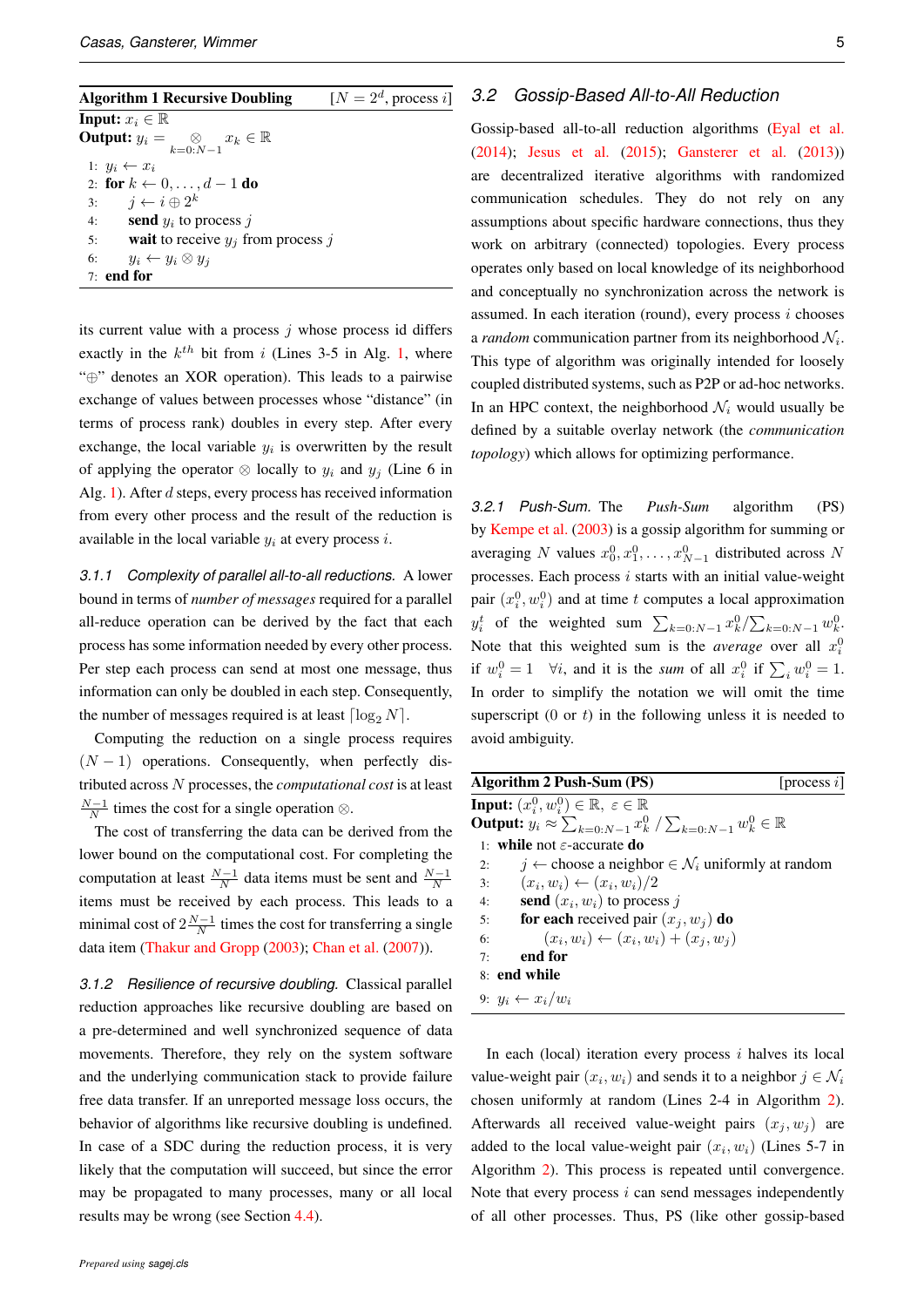algorithms) conceptually does not require synchronization of sending and receiving messages among processes.

The local approximation  $y_i^t$  of the aggregate is computed by dividing  $x_i^t$  by  $w_i^t$  (Line 9 in Algorithm [2\)](#page-4-2). We refer to  $\varepsilon$ as "target accuracy" and say that PS computed an  $\varepsilon$ -accurate estimate of the true aggregate if the maximum relative error over all processes is bounded by  $\varepsilon$ .

*3.2.2 Improving resilience — Push-Flow.* For correctness of the PS algorithm *mass conservation* needs to be ensured [\(Kempe et al.](#page-18-13) [\(2003\)](#page-18-13)), i.e.,  $\sum_i (x_i^t, w_i^t) =$  $\sum_i (x_i^0, w_i^0)$  needs to hold at all times t. If this relation is not preserved (*mass loss*), the iterative procedure will still converge to the same value at every process ("consensus"), but *not* to the correct aggregate of the initial values.

Note that mass conservation is a *global* property which is usually violated by faults such as (silent) data corruption or message loss. Although the flexible communication schedule of PS easily allows for tolerating *reported* faults, any kind of *unreported* fault (such as silent data corruption) violates mass conservation. Thus, the PS algorithm cannot guarantee correct all-to-all reductions in the presence of silent data corruption.

Several ideas have been pursued to overcome this problem, however, so far with a focus on unreported message loss [\(Eyal et al.](#page-17-14) [\(2011\)](#page-17-14); [Hadjicostis et al.](#page-17-15) [\(2012\)](#page-17-15); [Jesus](#page-17-16) [et al.](#page-17-16) [\(2009,](#page-17-16) [2010\)](#page-18-14)) or on node failures and dynamic topology changes [\(Eyal et al.](#page-17-9) [\(2014\)](#page-17-9); [Jesus et al.](#page-18-8) [\(2015\)](#page-18-8)). We focus here on the *Push-Flow* algorithm (PF), proposed and investigated by [Niederbrucker et al.](#page-18-15) [\(2012\)](#page-18-15); [Gansterer et al.](#page-17-10) [\(2013\)](#page-17-10); [Niederbrucker and Gansterer](#page-18-9) [\(2013\)](#page-18-9) and shown in Algorithm [3.](#page-5-0) PF can be viewed as an advancement of PS for improving resilience by utilizing a flow concept borrowed from graph theoretical flow networks .

<span id="page-5-0"></span> $\overline{Algorithm 3}$  Push-Flow (PF) [process i] **Input:**  $(x_i, w_i) \in \mathbb{R}^2$  $\forall k\ \in \mathcal{N}_i: \ \boldsymbol{f_{i,k}} \leftarrow (0,0) \ \in \mathbb{R}^2, \ \varepsilon \in \mathbb{R}$ **Output:**  $y_i \approx \sum_{k=0:N-1} x_k / \sum_{k=0:N-1} w_k \in \mathbb{R}$ 1: while not  $\varepsilon$ -accurate do 2:  $\boldsymbol{e_i} \leftarrow (x_i, w_i) + \sum_{k \in \mathcal{N}_i} \boldsymbol{f_{i,k}} \in \mathbb{R}^2$ 3: *j* ← choose a neighbor  $\in \mathcal{N}_i$  uniformly at random 4:  $f_{i,j} \leftarrow f_{i,j} - e_j/2$ <br>5: **send**  $f_{i,j}$  to process send  $f_{i,j}$  to process j 6: for each received flow  $f_{j,i}$  from process j do 7:  $f_{i,j} \leftarrow -f_{j,i}$ <br>8: end for end for 9: end while 10:  $y_i \leftarrow e_i(1)/e_i(2)$ 

For every neighboring process  $j \in \mathcal{N}_i$ , process i holds a *flow variable*  $f_{i,j} \in \mathbb{R}^2$  representing the data flow (the "mass" sent) to process  $j$ . Whereas in PS the sent mass is immediately subtracted from the current value-weight pair, in PF sent mass is only stored in the flow variables. Hence, the initial value-weight pair is never changed. The current local value-weight pair  $e_i \in \mathbb{R}^2$  of process i can be computed as  $e_i = (x_i, w_i) + \sum_{k \in \mathcal{N}_i} f_{i,k}$  (Line 2 in Algorithm [3\)](#page-5-0).

Like in PS, in each iteration every process i chooses some process  $j \in \mathcal{N}_i$  to which it sends half of its current valueweight pair  $e_i$ . In contrast to PS, only the flow variables are updated and sent (Lines 4-5 in Algorithm [3\)](#page-5-0). All received flows are negated and *overwrite* the corresponding flow variable (Lines 6-8 in Algorithm [3\)](#page-5-0). The local approximation  $y_i$  of the aggregate is computed by dividing the value component  $e_i(1)$  of the current value-weight pair  $e_i$  by the weight component  $e_i(2)$  $e_i(2)$  (Line 10 in Algorithm 2).

In the Push-Flow algorithm, *flow conservation* is ensured, i.e.,  $\sum_i \sum_{j \in \mathcal{N}_i} f_{i,j} = (0, 0)$  holds at all times if no faults occur. Note that flow conservation *implies* mass conservation. However, in contrast to mass conservation, flow conservation is a *local* property and can be maintained or restored more easily. In particular, every successful transmission of an uncorrupted flow variable automatically re-establishes flow conservation between two processes, even if it has been violated previously by some fault. The PF algorithm thus very naturally recovers from loss of messages at the next successful fault-free communication without even detecting it explicitly as shown by [Gansterer et al.](#page-17-10) [\(2013\)](#page-17-10). *Detected* or *reported* broken system components, e. g., permanently failed links or processes, can easily be tolerated by setting the corresponding flow variables to zero, since this algorithmically excludes the failed components from the computation [\(Gansterer et al.](#page-17-10) [\(2013\)](#page-17-10)). In *exact* arithmetic, PF can also recover from SDC in the flow variables and/or messages (with some additional cost). However, we will illustrate in Section [4](#page-6-0) that further advancements are needed for tolerating SDC in practice (in *floating-point* arithmetic).

*3.2.3 Convergence and complexity.* A time complexity of  $\mathcal{O}(\log N + \log \varepsilon^{-1})$  rounds for approximating the target aggregate with a relative error at most  $\varepsilon$  at each process has been proved for Push-Sum on fully connected networks by [Kempe et al.](#page-18-13) [\(2003\)](#page-18-13). Later, [Boyd et al.](#page-17-17) [\(2006\)](#page-17-17) extended this result to a time complexity of  $\mathcal{O}(\log N/(1 - \lambda_2))$ rounds, where  $\lambda_2$  is the second largest eigenvalue of the communication matrix. In practice, networks allow for fast gossip-based all-to-all reductions in  $\mathcal{O}(\log N)$  rounds either by their physical topology or by some overlay network combined with efficient routing techniques. As discussed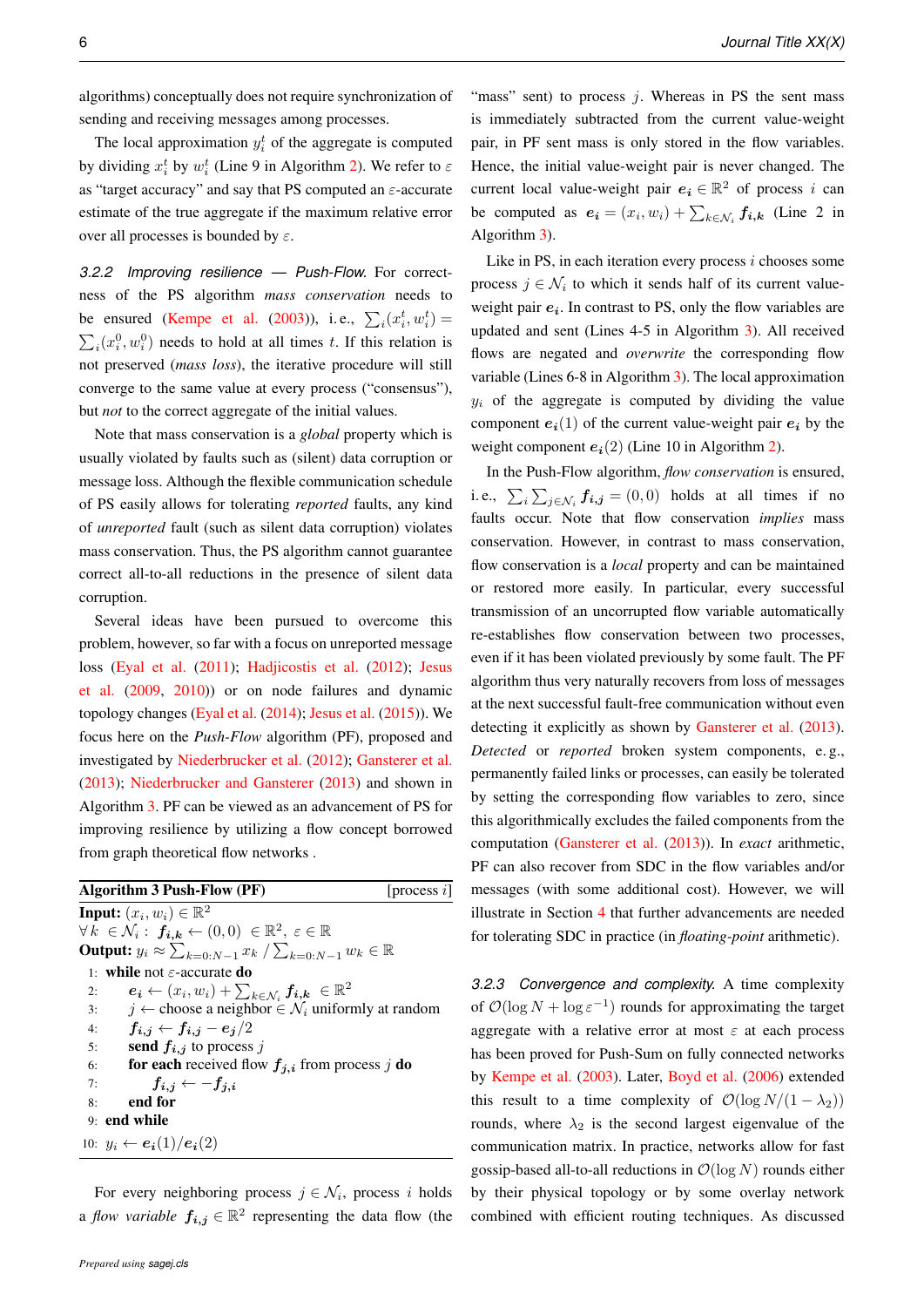by [Gansterer et al.](#page-17-10) [\(2013\)](#page-17-10), these time complexity results for the PS algorithm also hold for the PF algorithm. Note that for aggregating scalar data, which is the focus of our paper, asymptotically this is the same time complexity as the one of deterministic recursive doubling (cf. Section [3.1.1\)](#page-4-3)

# <span id="page-6-0"></span>**4 Improving Resilience Against SDC**

This section motivates the need for algorithms to deal with SDC that takes place while data is being transferred. It also discusses the limitations of the approaches described in Section [3](#page-3-0) and presents an enhancement of the PF algorithm which is able to effectively deal with SDC in the communication process. In Section [4.5](#page-9-0) we also briefly outline how to recover from SDC in the initial data.

#### *4.1 Motivation*

Typically, MPI communications are done via a network interconnect. When moving data through such devices, there are many scenarios where silent data corruption may occur, as, e. g., discussed by the [Commonwealth Scientific](#page-17-18) [and Industrial Research Organization \(CSIRO\)](#page-17-18) [\(2014\)](#page-17-18). For example, electromagnetic interferences from electric cables may interfere electrical signals being transmitted by others. This problem is especially important in computing infrastructures with many cables packed together, like data centers or supercomputers. Also, the arrival time of the different electrical signals may not be exactly the same due to unavoidable differences in cable lenghts. Normally, interconnecting networks can tolerate differences of up to 50 nanoseconds per 100 meters of cable, but late arrivals beyond this treshold may produce silent data corruptions. All these scenarios may end up producing bit-flips in the data being transmitted. So far, concepts for guaranteeing reliable communication are concentrated at the transport layer and layers below in the OSI model. Our approach is to investigate the capability of algorithmic fault tolerance at the application layer in order to complement and extend the range of available strategies for improving resilience. It remains to be investigated whether a combination of concepts at *several* layers can yield even more improvements in relevant metrics.

Although in theory (exact arithmetic) the concept of flows allows PF to recover from any bit-flip in the flow variables and messages, [Niederbrucker and Gansterer](#page-18-9) [\(2013\)](#page-18-9) and [Niederbrucker et al.](#page-18-15) [\(2012\)](#page-18-15) illustrated that in practice the limited precision of floating-point arithmetic causes mass loss. This is due to round-off errors in the computation of the estimate when bits with high significance are affected. In the following we present two novel algorithms which overcome

this problem and are therefore capable of handling SDC in messages as well as in flow variables.

#### <span id="page-6-1"></span>*4.2 Push-Flow with Local Correction*

The basic idea for handling the effects of bit-flips which cannot be tolerated by PF is to integrate explicit fault detection strategies into the PF algorithm. In our context, checksum approaches based on summing the value-weight pair are appropriate. Although more sophisticated methods for error detection exist, for our purposes it is essential to quantify the size of the detected error and to do an explicit correction only if the error is too large.

The novel gossip-based algorithm *Push-Flow with local correction* (*PFLC*, see Algorithm [4\)](#page-7-0) extends the local data and each flow variable by a third component. In the initial local data this third component contains the sum of the value and the weight variable. In each flow variable this third component is the sum of the first two components. After computing the estimate  $e_i$  (Line 2 in Algorithm [4\)](#page-7-0), every process checks for a data corruption by comparing the sum of the first two entries of the estimate with the third entry containing the checksum. If the difference is larger than a threshold  $\tau$ , an error in the flow variables is detected (Line 3 in Algorithm [4\)](#page-7-0). In this case, the process checks every flow variable for an error and repairs the local data by setting flow variables to zero when necessary (Lines 4 to 6 in Algorithm [4\)](#page-7-0). Afterwards the current estimate  $e_i$ is recalculated using the new flow variables (Line 9 in Algorithm [4\)](#page-7-0).

The sending part is identical to Push-Flow (Lines 11 to 13 in Algorithm [4\)](#page-7-0). When process  $i$  receives a message from process  $j$ , it first verifies the checksum for the received flow  $f_{i,i}$ . Only if the checksum error is below the threshold  $\tau$ , the negated received flow is set as the new local flow  $f_{i,j}$  (Lines 15 to 17 in Algorithm [4\)](#page-7-0), otherwise the received message (flow variable) is discarded. The local approximation  $y_i$  of the aggregate is computed like in PF (Line 20 in Algorithm [4\)](#page-7-0).

*Improved fault tolerance.* In theory (exact arithmetic), PFLC has the same fault tolerance properties as PF. However, SDC in the most significant bits in floating-point arithmetic, which leads to large errors in magnitude, can only be tolerated by PFLC (and not by PF). This is due to the fact that by dropping received faulty flow variables and by resetting the corresponding local flow variables to zero, PFLC prevents the potentially excessive growth of a flow variable caused by some bit-flips and thus avoids the effects of the associated round-off errors. The next communication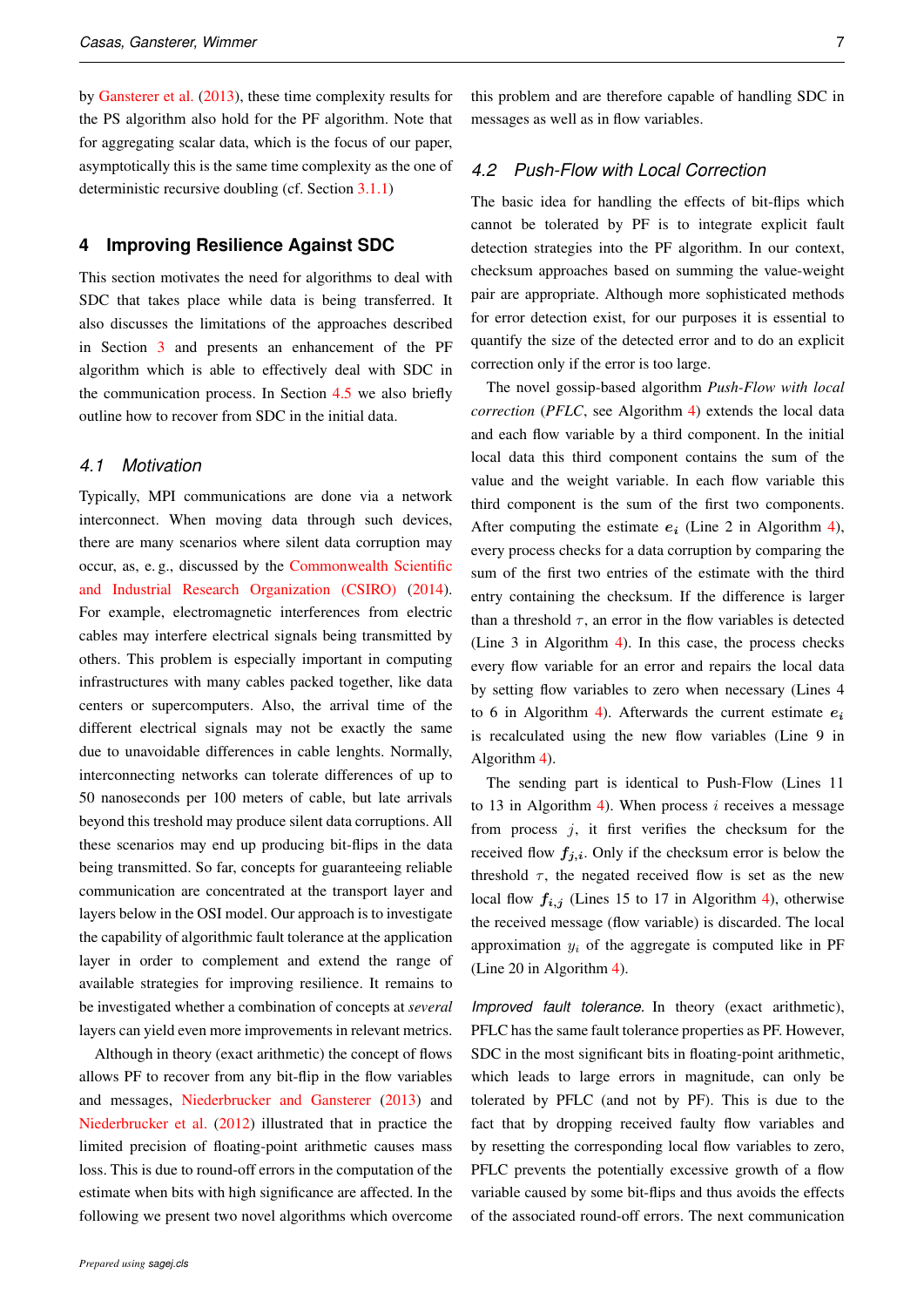20:  $y_i \leftarrow e_i(1)/e_i(2)$ 

<span id="page-7-0"></span> $\overline{Algorithm 4 PFLC}$  [process i] **Input:**  $(x_i, w_i, c_i) \in \mathbb{R}^3$ ,  $c_i = x_i + w_i$  $\forall \overline{k} \in \mathcal{N}_i : f_{i,k} \leftarrow (0,0,0) \in \mathbb{R}^3; \ \varepsilon, \tau \in \mathbb{R}$ **Output:**  $y_i \approx \sum_{j=0:N-1} x_j / \sum_{j=0:N-1} w_j \in \mathbb{R}$ 1: while not  $\varepsilon$ -accurate do 2:  $e_i \leftarrow (x_i, w_i, c_i) + \sum_{k \in \mathcal{N}_i} f_{i,k} \in \mathbb{R}^3$ 3: **if**  $|e_i(1) + e_i(2) - e_i(3)| > \tau$  then<br>4: **for each**  $k \in N$ : **do** 4: for each  $k \in \mathcal{N}_i$  do<br>5: if  $|f_{i,h}(1) + f_i|$ 5: **if**  $|f_{i,k}(1) + f_{i,k}(2) - f_{i,k}(3)| > \tau$  then<br>6:  $f_{i,k} \leftarrow (0,0,0)$ 6:  $f_{i,k} \leftarrow (0,0,0)$ <br>7. end if end if 8: end for

9:  $e_i \leftarrow (x_i, w_i, c_i) + \sum_{k \in \mathcal{N}_i} f_{i,k}$ 10: end if 11:  $j \leftarrow \text{choose a neighbor} \in \mathcal{N}_i$  uniformly at random<br>12:  $f_{i,j} \leftarrow f_{i,j} - e_j/2$ 12:  $f_{i,j} \leftarrow f_{i,j} - e_j/2$ <br>13: **send**  $f_{i,j}$  to process send  $f_{i,j}$  to process j 14: **for each** received flow  $f_{j,i}$  from process j **do** 15: **if**  $|f_{j,i}(1) + f_{j,i}(2) - f_{j,i}(3)| \le \tau$  then<br>16:  $f_{i,i} \leftarrow -f_{i,i}$ 16:  $f_{i,j} \leftarrow -f_{j,i}$ <br>17: **end if** end if 18: end for 19: end while

between two processes after resetting a corrupted flow variable will re-establish flow conservation between them.

Simply resetting a flow variable  $f_{i,j}$  to zero corresponds to a loss of the information exchange so far and thus may in general lead to a significant convergence delay. However, not every fault necessarily leads to such a strong setback in convergence. For seeing this, let us assume that only a single process i experiences one bit-flip in the flow variable  $f_{i,j}$ and thus resets it to zero. Depending on which process  $(i$  or  $j$ ) initiates the next communication, we can distinguish two cases: If first i sends its flow variable  $f_{i,j}$  (which is zero) to j, then  $f_{i,j}$  overwrites  $f_{j,i}$ , and a significant convergence delay is usually experienced. However, if j sends its flow  $f_{i,i}$ first, then  $f_{i,j}$  gets overwritten by  $f_{j,i}$ , and the convergence delay is negligible.

#### *4.3 Push-Flow with Cooperative Correction*

As mentioned before, every reset of a flow variable can lead to a setback in convergence. However, due to the redundancy in the flow variables it is in many cases possible that a correct flow overwrites a neighbor's faulty one without causing any setback in convergence. Such considerations motivate the idea underlying *Push-Flow with cooperative correction* (*PFCC*, see Algorithm [5\)](#page-7-1): design an algorithm which resets flow variables to zero *only* when it is absolutely necessary. This can be achieved by leaving a faulty flow uncorrected, but sending it to the corresponding neighbor as soon as possible. Once the neighbor detects that the received flow variable is faulty, it can send back its correct flow variable, thus correcting the fault by overwriting the faulty flow variable. Only if *both* flow variables are corrupted, the processes involved need to reset their flow variables to zero. This way many SDC errors can be corrected without a convergence delay.

<span id="page-7-1"></span>Algorithm 5 PFCC [process i] **Input:**  $(x_i, w_i, c_i) \in \mathbb{R}^3$ ,  $c_i = x_i + w_i$  $\forall k \in \mathcal{N}_i: f_{i,k} \leftarrow (0,0,0) \in \mathbb{R}^3; \; \varepsilon, \tau \in \mathbb{R}$ **Output:**  $y_i \approx \sum_{j=0:N-1} x_j / \sum_{j=0:N-1} w_j \in \mathbb{R}$ 1: while not  $\varepsilon$ -accurate do 2:  $e_i \leftarrow (x_i, w_i, c_i) + \sum_{k \in \mathcal{N}_i} f_{i,k} \in \mathbb{R}^3$ 3: **if**  $|e_i(1) + e_i(2) - e_i(3)| > \tau$  then<br>4: **for each**  $k \in \mathcal{N}_i$  **do** 4: for each  $k \in \mathcal{N}_i$  do<br>5: if  $|f_{i,k}(1) + f_{i,k}|$ 5: **if**  $|f_{i,k}(1) + f_{i,k}(2) - f_{i,k}(3)| > \tau$  then<br>6: **send**  $f_{i,j}$  to  $k$ send  $f_{i,j}$  to k 7: end if 8: end for  $9:$  end if 10:  $j \leftarrow$  choose a neighbor ∈  $\mathcal{N}_i$  uniformly at random<br>11:  $\mathbf{f}_{i,j} \leftarrow \mathbf{f}_{i,j} - \mathbf{e}_j/2$ 11:  $f_{i,j} \leftarrow f_{i,j} - e_j/2$ <br>12: **send**  $f_{i,j}$  to *i* send  $f_{i,j}$  to j 13: **for each** received flow  $f_{i,i}$  from process j **do** 14: **if**  $|f_{j,i}(1) + f_{j,i}(2) - f_{j,i}(3)| \le \tau$  then<br>15:  $f_{i,i} \leftarrow -f_{i,i}$ 15:  $f_{i,j} \leftarrow -f_{j,i}$ <br>16: **else** else 17: **if**  $|f_{i,j}(1) + f_{i,j}(2) - f_{i,j}(3)| > \tau$  then<br>
18: **f**<sub>i</sub>,j  $\leftarrow$  (0, 0, 0) 18:  $f_{i,j} \leftarrow (0, 0, 0)$ <br>19: **end if** end if 20: **send**  $f_{i,j}$  to j 21: end if 22: end for 23: end while 24:  $y_i \leftarrow e_i(1)/e_i(2)$ 

PFCC uses the same checksums as PFLC, it differs only in the reaction to the detection of corrupted flow variables. When process i detects an error in the estimate  $e_i$ , it checks every flow variable and sends the damaged flows to the respective neighbors (cf. Lines 3 to 9 in Algorithm [5\)](#page-7-1). When a process receives a faulty flow variable, it additionally checks if its local flow variable is also corrupted (cf. Lines 14 and 17 in Algorithm [5\)](#page-7-1). Only if both flow variables (received and local) are corrupted, the local flow variable is set to zero (cf. Line 18 in Algorithm [5\)](#page-7-1). For all received corrupted flows, a process sends its current local flow variable to the sender (cf. Line 20 in Algorithm [5\)](#page-7-1).

In summary, PFCC has the same fault-tolerance properties as PFLC, but in many situations it will recover much faster from SDC than PFLC, as we will illustrate experimentally in Section [4.4.](#page-8-0)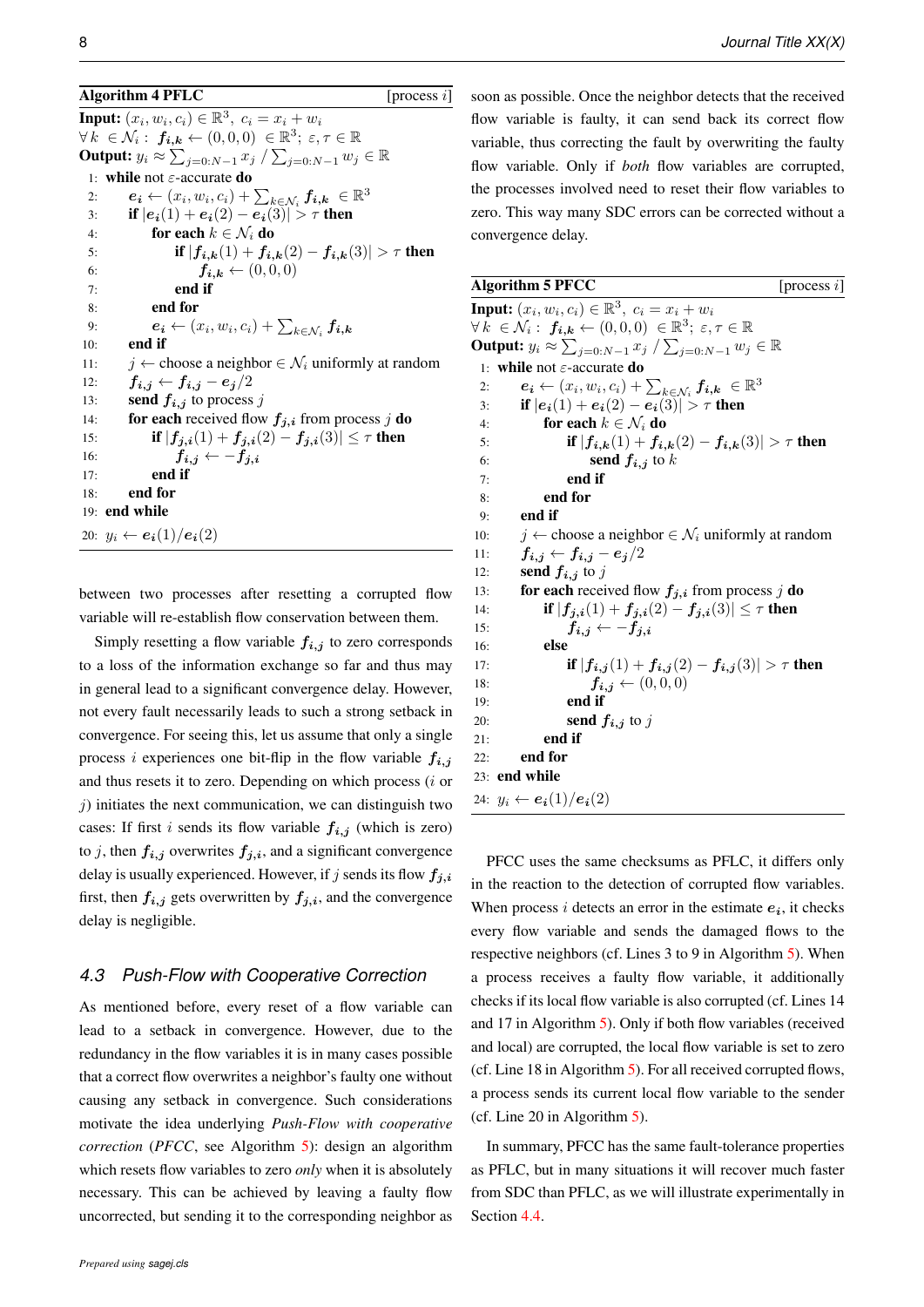#### <span id="page-8-0"></span>*4.4 Fault Tolerance in Practice*

The following experiments illustrate the effect of SDC on the various all-to-all reduction algorithms. We investigate bit-flips in local data structures and their influence on the achieved accuracy as well as on the communication overhead. In contrast to all results in the literature so far, our resilience results in this section are for *asynchronous* implementations, i. e., implementations that do not require synchronization operations. In Section [5](#page-10-0) we will discuss performance aspects of gossip-based all-to-all reduction algorithms, in particular their runtime overhead compared to less resilient recursive doubling. There, we will see that when implementing gossip-based all-reduce in MPI, the standard parallelization paradigm for HPC, *synchronized* round-based implementations have performance advantages over fully asynchronous implementations.

*4.4.1 Experimental setup.* We simulated asynchronous versions of the algorithms discussed so far with a discrete event simulator. All algorithms were run with the same sequence of random numbers. Thus, in the fault-free case all PF variants show exactly the same results. The error  $e_{rm}$ shown in the figures represents the maximum relative error over all processes i:

<span id="page-8-4"></span>max relative error 
$$
e_{\text{rm}} := \arg \max_i \frac{|y_i - y_{\text{true}}|}{|y_{\text{true}}|},
$$
 (1)

where  $y_{true}$  is the correct aggregate.

All experiments in Sections [4.4.2](#page-8-1) and [4.4.3](#page-8-2) were performed for  $N = 32$  processes in a hypercube communication topology. The algorithms were terminated once the local relative error of all processes was less than 10−<sup>14</sup>. Alternatively, the algorithms were stopped once the first process has sent out 500 messages. The threshold  $\tau$  for the checksums in PFLC and PFCC was set to  $10^{-11}$ . In Section [4.4.4](#page-9-1) we discuss how the choice of  $\tau$  influences the performance of PFLC and PFCC.

<span id="page-8-1"></span>*4.4.2 Influence of SDC on convergence behavior.* The different gossip-based algorithms recover differently from SDC. As mentioned earlier, due to the effects of floatingpoint arithmetic, PF cannot handle any SDC which causes a huge error in a flow variable.

Fig. [1](#page-8-3) compares the convergence history of the three PF variants in case of a single bit-flip at time  $t_{\text{bit-flip}}$ . In the failurefree case (no bit-flip), all three algorithms show exactly the same convergence history. For each algorithm the  $56<sup>th</sup>$  bit in a randomly chosen flow variable (the same flow variable in all algorithms) was flipped at time  $t_{\text{bit-flip}}$ . We see that standard PF first falls back in the convergence process and later

<span id="page-8-3"></span>

**Figure 1.** Convergence behavior of different Push-Flow algorithms in case of a single bit-flip

converges to an aggregate which has a relative error of about  $10^{-11}$ , since the round-off error caused by the bit-flip when computing the aggregate is too large. In contrast, both PFLC and PFCC converge much faster, and the aggregate which they produce has a relative error of only about  $10^{-14}$ . PFLC immediately resets every corrupted flow variable to zero and thus also experiences some fall-back in the convergence process. However, in contrast to standard PF, in the worst case this fall-back is only to the initial estimate, and, as the fault is never propagated, it always converges to a more accurate aggregate. PFCC requests a message from the neighbor associated with a detected corrupted flow to overwrite this corrupted flow variable. Thus, PFCC recovers much faster from the fault and experiences hardly any slowdown compared to the failure-free case.

<span id="page-8-2"></span>*4.4.3 Influence of the position of the fault.* The next experiment illustrates the influence of a bit-flip in a valueweight pair for PS and in a flow variable for all PF variants in all possible positions of an IEEE 754 double precision floating-point variable. For each algorithm a bit is flipped after the first process sent 150 messages.

Fig. [2](#page-9-2) shows the maximum of the  $e_{\rm rm}$  from Equation [\(1\)](#page-8-4) over 100 different runs. The first interesting observation is that PS can only tolerate SDC in a few of the least significant bits. Note that in Fig. [2](#page-9-2) relative errors greater than 1 are beyond the range of the  $y$ -axis. Second, it is interesting to observe that PS and recursive doubling have very similar resilience properties. Third, PF can recover from all bit-flips in the sign and mantissa bits as the resulting error is relatively small, but for bit-flips in the exponent of a floating-point number, the maximum relative error of PF increases rapidly. Fourth, our novel algorithms PFLC and PFCC fully recover from bit-flips at *any* position in the local flow data structures.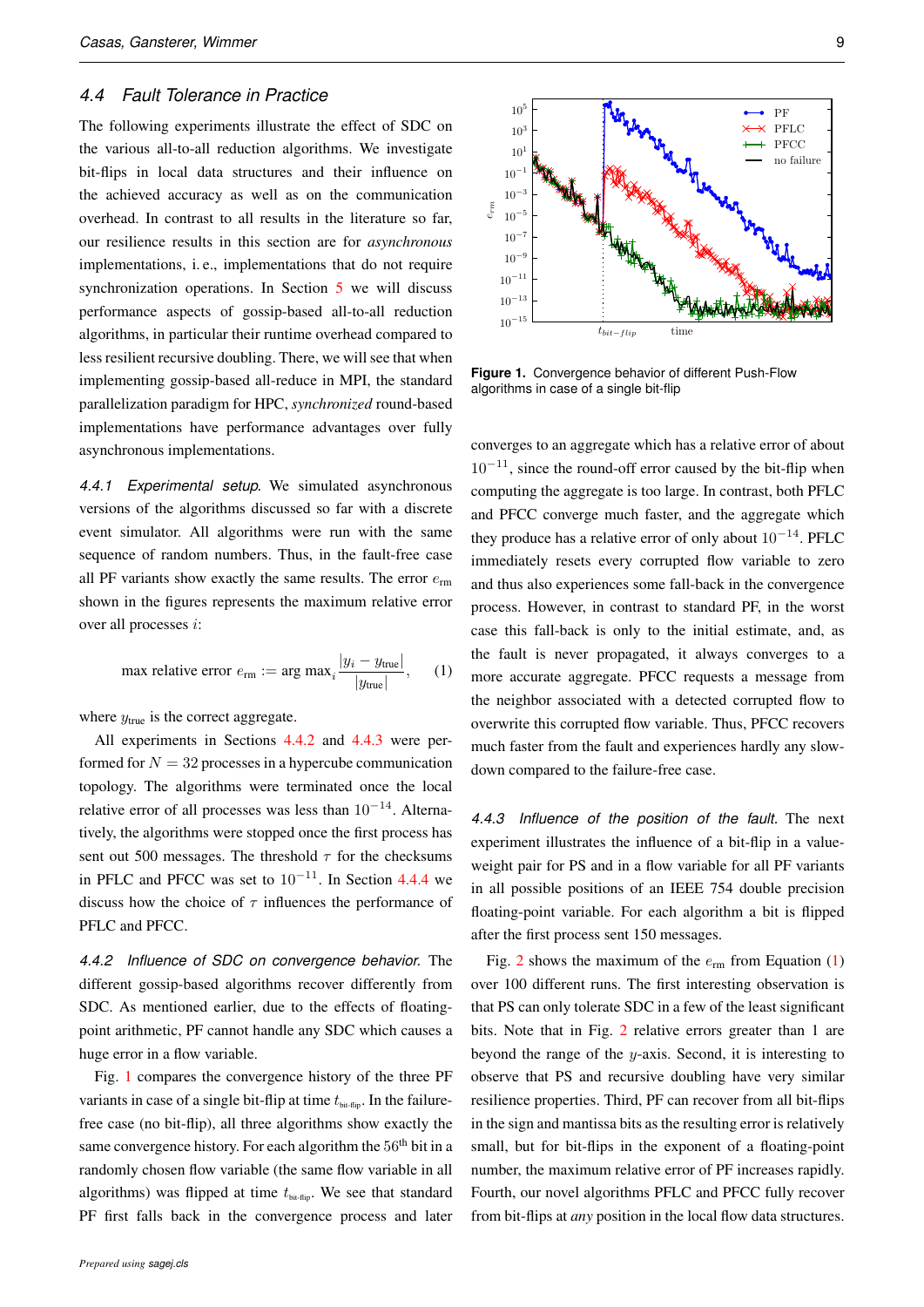<span id="page-9-2"></span>

**Figure 2.** Maximum relative error over 100 individual runs depending on the position of the bit-flip (simulation for  $N = 32$ ,  $\varepsilon = 10^{-14}$ 

In Fig. [3,](#page-10-1) we illustrate the "prize" of this increased fault tolerance in terms of its communication overhead. More specifically, we compare the mean (over 100 runs) of all sent messages per process of PS without any bit-flips with the mean of all sent messages of PF, PFLC and PFCC with a single bit-flip on different positions in a flow variable. The overhead of all PF variants compared to PS (slightly more than 50%) is due to a special situation which occurred relatively often in our discrete event simulator: If two neighboring processes send to each other simultaneously, these messages can overwrite each other's flow variable. This has the same effect as if one of the messages is lost and thus causes an overhead each time it happens. In Section [6](#page-13-0) we show how to overcome this issue and thereby improve the performance of the PF variants.

We note that up to the  $30<sup>th</sup>$  bit there is no difference in the communication overhead of the three resilient algorithms, as the error caused by the flipped bit is below the threshold  $\tau$ . Beginning with the 31<sup>st</sup> bit, PFCC persistently requires fewer messages than PF and PFLC due to its more efficient recovery mechanism. PF and PFLC require roughly the same number of messages up to the  $49<sup>th</sup>$  bit. From this point on, PFLC corrects errors and sets corrupted flow variables to zero. Starting with bit number 55, PF does not always converge to an accurate aggregate any more (cf. Fig. [1\)](#page-8-3), and thus the average communication overhead also includes runs which were terminated because one process reached the maximum message count of 500. Only PFCC has an almost constant message count independently of the position of the bit-flip.

<span id="page-9-1"></span>**4.4.4** Influence of the checksum threshold τ. For both algorithms PFLC and PFCC the communication overhead in case of bit-flips strongly depends on the checksum threshold  $\tau$ . In Figures [4](#page-10-2) and [5](#page-10-3) we illustrate the influence of  $\tau$  on the communication overhead of PFLC and PFCC in case of bitflips by depicting the median and 1.5 times the interquartile range (IQR) of the required number of iterations over all runs. It becomes clear that  $\tau$  has to be chosen differently for both algorithms, but also for different process counts. In general one can deduce from the two figures, that for PFLC  $\tau > 0.1$  is beneficial, whereas for PFCC  $\tau$  should be chosen very small.

*4.4.5 Many bit-flips.* Next we investigated the influence of the number of bit-flips on the overhead of both algorithms. We ran both algorithms 500 times with a fault rate of 0.0001 (before sending a message, some flow variable is corrupted with probability 0.0001) and recorded the number of iterations needed for different numbers of bitflips. For a single bit-flip, PFLC and PFCC show similar communication cost (see Fig. [6\)](#page-10-4), but starting from two bitflips per reduction, the overhead of PFLC increases strongly whereas PFCC shows no significant difference in the number of iterations. While it is unclear whether high bit-flip rates appear in practice, for low bit-flip rates both algorithms are comparable.

#### <span id="page-9-0"></span>*4.5 SDC Beyond Flow Variables*

First, we note that all insights from Figs. [2](#page-9-2) and [3](#page-10-1) also apply to bit-flips in messages, since such faults have an impact once the contents of the message is written into the flow variable of the receiving process.

When considering SDC beyond flow variables and messages, things get more complicated. Neverthless, to some extent it is even possible to repair corrupted initial value-weight pairs. For example, if the current estimate  $e_i$  and all flow variables are correct, one can recompute  $(x_i, w_i, c_i)$  by subtracting the sum over all flows from the current estimate  $(x_i, w_i, c_i) = e_i - \sum_k f_{i,k}$ . Moreover, we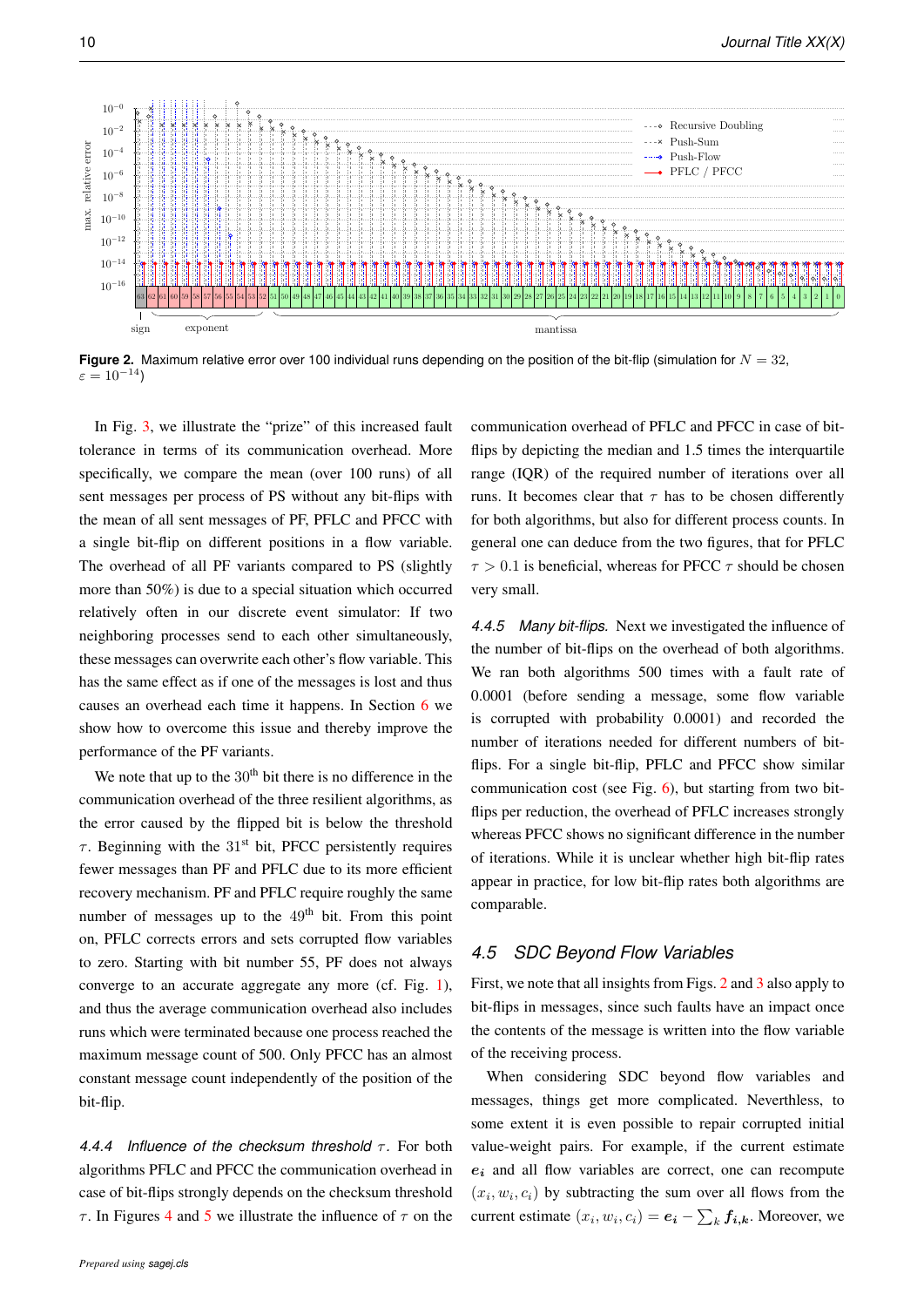<span id="page-10-1"></span>

**Figure 3.** Mean message overhead for PF, PFLC and PFCC compared to Push-Sum (simulation for  $N = 32$ ,  $\varepsilon = 10^{-14}$ ,  $\tau_{\texttt{PFLC}} = 0.5$  and  $\tau_{\texttt{PFCC}} = 10^{-10}$ )

<span id="page-10-2"></span>

**Figure 4.** Influence of  $\tau$  on the number of iterations until convergence for PFLC and PFCC in the presence of several bit-flips (line shows the median and the colored area shows 1.5 · IQR, simulation for  $N = 32$ ,  $\varepsilon = 10^{-14}$ , bit-flip rate 0.0001)

<span id="page-10-3"></span>

**Figure 5.** Influence of  $\tau$  on the number of iterations until convergence for PFLC and PFCC in the presence of several bit-flips (line shows the median and the colored area shows 1.5 · IQR, simulation for  $N = 64$ ,  $\varepsilon = 10^{-14}$ , bit-flip rate 0.0001)

are currently investigating whether remote flow variables can be exploited to recover from SDC in the initial value-weight pair. However, this is still work in progress.

<span id="page-10-4"></span>

**Figure 6.** Number of iterations until convergence for PFLC and PFCC for different bit-flip counts (simulation for  $N = 64$ ,  $\varepsilon=10^{-14}$ ,  $\tau_\texttt{PFLC}=0.5$ ,  $\tau_\texttt{PFCC}=10^{-10}$ , whiskers at  $1.5\cdot$  IQR)

#### <span id="page-10-0"></span>**5 Runtime Performance and Scalability**

Beyond the strong resilience properties demonstrated in Section [4](#page-6-0) it is so far unclear whether gossip-based algorithms are efficient enough in practice to be of interest in an HPC context. Obviously, one has to expect that the greatly increased flexibility and robustness of gossip-based algorithms come with some overhead in terms of execution time compared to routines optimized for classical parallel systems. A thorough quantification of the cost of the improved resilience achieved by gossip-based all-reduce algorithms as discussed in Section [4](#page-6-0) is very complex, in particular for asynchronous implementations. In this section, we investigate the runtime performance of gossipbased reduction algorithms. In such an investigation, it is important to distinguish between the number of iterations (cf. Section [5.1\)](#page-11-0) and the cost per iteration (cf. Section [5.2\)](#page-12-0).

The overall execution time to a great extent also depends on an efficient implementation (e. g., to which extent the very low synchronization requirements of PFCC can be exploited). How to implement gossip-based algorithms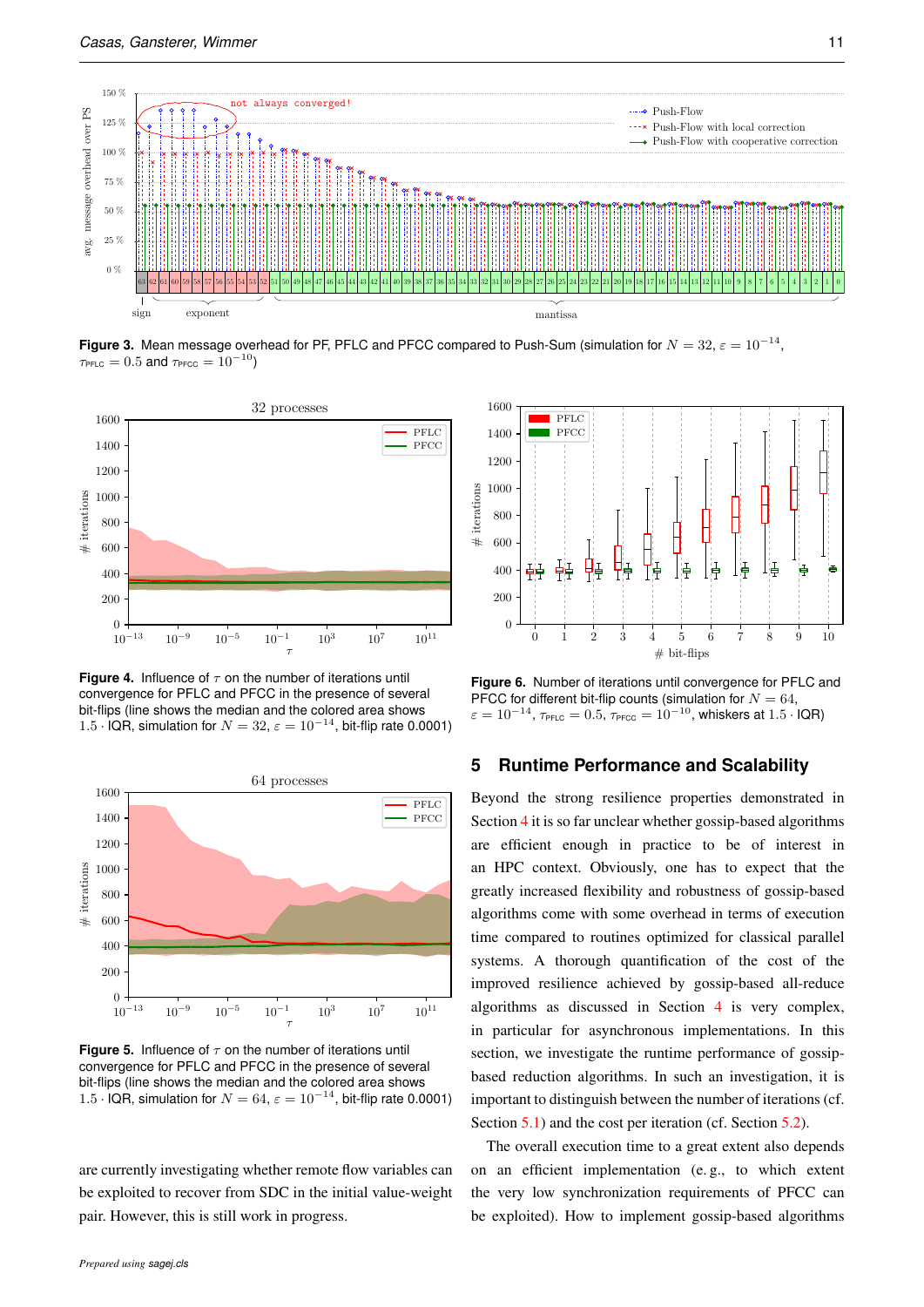efficiently for an HPC context is so far a widely open question. In Sections [5.3](#page-12-1) we summarize first experiences when implementing gossip-based reduction algorithms in today's dominant parallel programming model for HPC, MPI, and we present a *gossip-inspired* approach which is much better suited for an efficient implementation in MPI than classical gossip-based algorithms such as Algorithm [2.](#page-4-2)

# <span id="page-11-0"></span>*5.1 Number of Iterations*

First we note that although recursive doubling is not an iterative algorithm, it proceeds in  $\log_2 N$  steps (cf. Algorithm [1\)](#page-4-1). For simplicity, we do not distinguish between a "step" (in the case of recursive doubling) and an "iteration" (in the case of gossip-based reduction algorithms) in the following, but we use the term "iteration" (or "round") for both. Having said this, all algorithms considered in this paper *asymptotically* require  $\mathcal{O}(\log N)$  iterations for achieving *full* accuracy (subject to the limitations of floating-point accuracy) on fully-connected topologies.

As indicated, this asymptotic complexity is influenced by two important factors: the underlying communication topology, i. e., the virtual topology superimposed on the physical topology of the computer system, which defines the neighborhood of each node, and—for gossip-based approaches—the desired accuracy of the result in terms of the acceptable maximum relative error  $(1)$ . Taking these factors into account, the theoretical runtime complexity of PS is given by

<span id="page-11-1"></span>
$$
\mathcal{O}\left(\frac{\log N + \log \varepsilon^{-1}}{1 - \lambda_2}\right) \tag{2}
$$

iterations for achieving an accuracy of  $\varepsilon$  [\(Boyd et al.](#page-17-17) [\(2006\)](#page-17-17)). Here,  $1 - \lambda_2$  denotes the spectral gap of the communication matrix of PS, whose largest eigenvalue by design is always one. The better connected the network, the larger the spectral gap. Thus, the connectivity of the communication network has a strong influence on the number of iterations needed by gossip-based algorithms. The spectral gap of a fully connected network is independent of N, the spectral gap of a hypercube decreases logarithmically with N, whereas the second largest eigenvalue for torus topologies or trees grows much faster with N.

For deterministic reduction algorithms, the communication topology does not influence the number of iterations, but the cost per iteration, which we will discuss in Section [5.2.](#page-12-0) Moreover, for these algorithms the accuracy of the result usually does not significantly influence the number of iterations. In general, full accuracy will be achieved after  $\log_2 N$ iterations. Thus, Expression [\(2\)](#page-11-1) indicates that gossip-based

<span id="page-11-2"></span>

**Figure 7.** Number of iterations until convergence for Push-Sum with different communication topologies (simulation in Matlab, initial data uniformly random  $\in [0, 1]$ ,  $e_{\text{rm}} = 10^{-14}$ )

approaches can be expected to be most competitive in terms of the number of iterations if the communication topology is well-connected (such as fully-connected or hypercube topologies) and if a low accuracy approximation of the reduction operation is sufficient.

Simulations of synchronized, round-based Push-Sum (see Fig. [7\)](#page-11-2) support these theoretical considerations and show that communication topologies with a small spectral gap need a much larger number of iterations than fully-connected or hypercube toplogies. These simulation results also indicate a constant overhead in terms of the number of iterations for Push-Sum over recursive doubling, independently of the communication topology and the number of nodes or processes.

However, three aspects are worth being pointed out when comparing gossip-based algorithms with recursive doubling: First, due to their iterative nature, gossip-based algorithms allow for achieving a reduced target accuracy at a proportionally reduced cost (cf. expression [\(2\)](#page-11-1)). This aspect, which can be attractive in certain applications, will be discussed in more detail in Section [6.2.](#page-13-1) Second, the convergence speed of gossip-based algorithms can be improved using various acceleration strategies, e. g., by adapting ideas presented by [Dimakis et al.](#page-17-19) [\(2008\)](#page-17-19) or by [Janecek and Gansterer](#page-17-20) [\(2016\)](#page-17-20). Third, due to their localized communication patterns, gossip-based algorithms may potentially have advantages in terms of the *cost per iteration* on extreme-scale systems, as we will discuss in Section [5.2.](#page-12-0)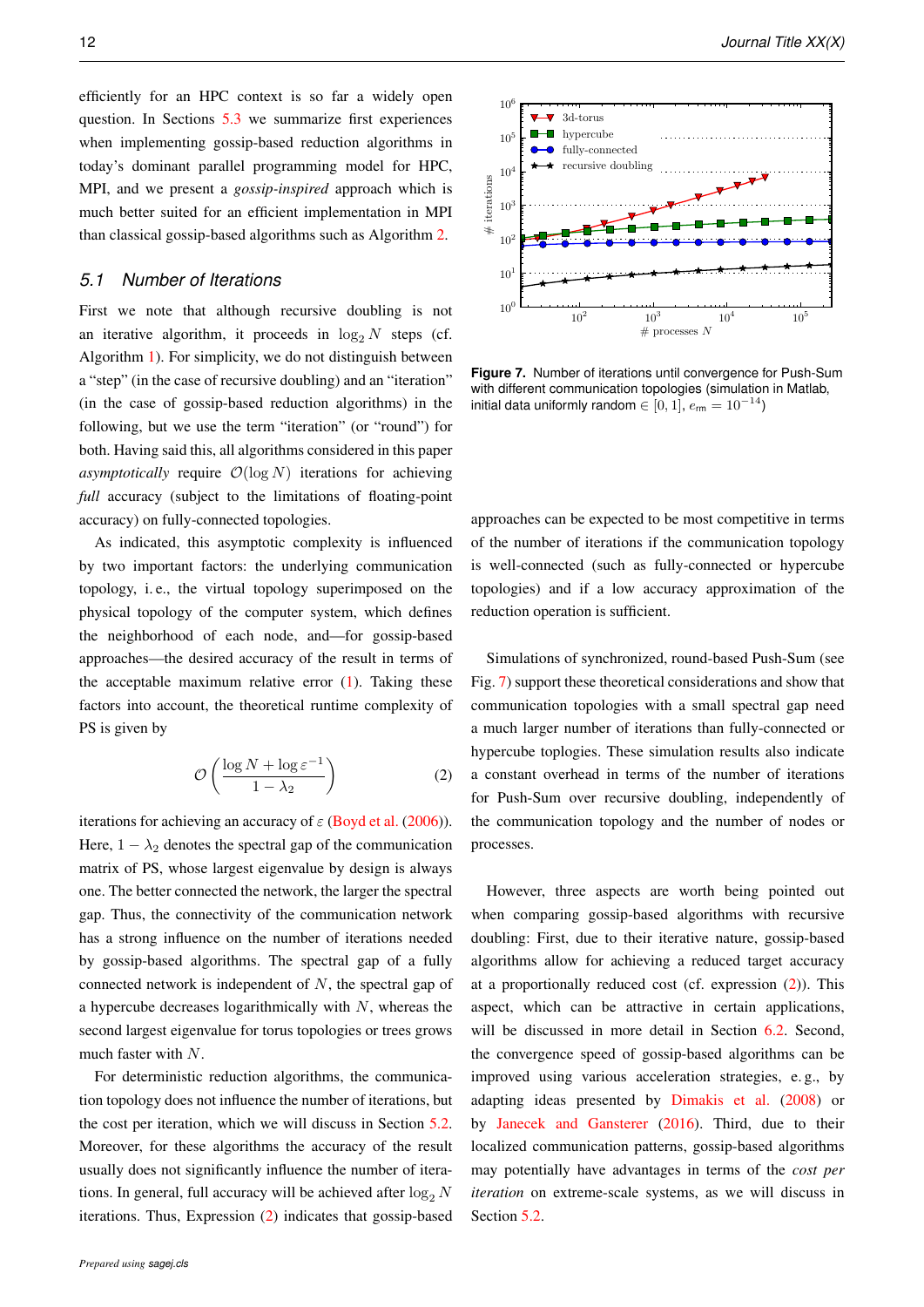#### <span id="page-12-0"></span>*5.2 Cost per Iteration*

In both types of algorithms considered in this paper deterministic parallel reduction algorithms as well as gossipbased reduction algorithms—each process involved sends one message per iteration. However, the distance which such a message has to travel (number of hops) and therefore the communication cost per iteration may differ significantly.

For deterministic parallel reduction algorithms, the communication cost per iteration depends on the physical topology of the computer system. More specifically, the maximum number of hops between any two communicating processes can be as large as the diameter of the physical topology.

In contrast, the communication cost per iteration of a gossip-based algorithm can be made *independent* of the physical topology by restricting all the communication to *single-hop* communication between processes on physically neighboring nodes. However, this extreme case may lead to a relatively large number of iterations for physical topologies with a small spectral gap (as discussed in Section [5.1\)](#page-11-0). Thus, it is usually advisable to superimpose a well-connected virtual communication topology on the physical topology for defining the neighborhood of each process. Although this increases the communication cost per iteration of a gossipbased algorithm by allowing for multi-hop communication, it will keep the total number of iterations low if the communication topology has a large spectral gap.

Consequently, in contrast to deterministic parallel reduction algorithms, gossip-based algorithms support a tradeoff between number of iterations and cost per iteration via the choice of the communication topology. Whether this capability can be exploited in terms of the overall execution time, especially for extreme-scale systems, strongly depends on how the communication cost between two nodes grows with the physical distance between these two nodes.

Assuming that the communication cost increases strictly monotonically with the physical distance between two communicating nodes, one would have to solve the following graph theoretical problem: Given a physical topology  $\mathfrak{P}$ , what is the communication topology  $C$  defined by the set of nodes of  $\mathfrak P$  and edges connecting these nodes such that the total number of hops accumulated over all communication operations until convergence of a gossipbased algorithm using this communication topology  $\mathfrak C$  is minimized? Alternatively, one could consider a slightly different problem: Given a physical topology  $\mathfrak P$  and a maximum number of hops  $h_{\text{max}}$ , what is the communication topology  $\mathfrak C$  defined by the set of nodes of  $\mathfrak P$  and edges connecting these nodes such that (i) the diameter of  $\mathfrak C$  is

at most  $h_{\text{max}}$ , and (ii) the spectral gap of  $\mathfrak C$  is maximized? We are currently not aware of general solutions of such problems, and thus it seems still an open problem whether and under which conditions the localized communication properties of gossip-based reduction algorithms could lead to performance advantages for extreme-scale systems.

#### <span id="page-12-1"></span>*5.3 Implementing Gossip All-Reduce in MPI*

Since the previous theoretical considerations and sequential simulations do not allow for precise predictions of execution times on HPC-Systems, we implemented Push-Sum using MPI and ran a first set of experiments on the Vienna Scientific Cluster VSC-2. This cluster consists of 1314 nodes, each of which holds two AMD Opteron 6132HE processors with eight cores each and has 32 GB of main memory. The nodes are connected through Infiniband QDR using a fat tree topology.

Our first Push-Sum implementation based on MPI one-sided communication showed disappointing runtime performance. Thus we decided to implement Push-Sum based on MPI point-to-point communication, which subsequently also allowed for extending the code to Push-Flow, PFLC and PFCC. However, the experimental results shown in Fig. [8](#page-12-2) only partly reflect the runtime behavior to be expected from the theoretical considerations in Sections [5.1](#page-11-0) and [5.2.](#page-12-0) Whereas the scaling behavior on hypercube and 3d-

<span id="page-12-2"></span>

**Figure 8.** Runtime on VSC-2 for Push-Sum with different communication topologies until convergence (asynchronous MPI implementation, initial data uniformly random  $\in$  [0, 1],  $\varepsilon = 10^{-14}$ 

torus communication topologies is roughly as anticipated, the scaling behavior of this Push-Sum implementation on a fully-connected communication topology was much worse than expected. The reason is that imposing a fully connected communication topology on top of the physical fat-tree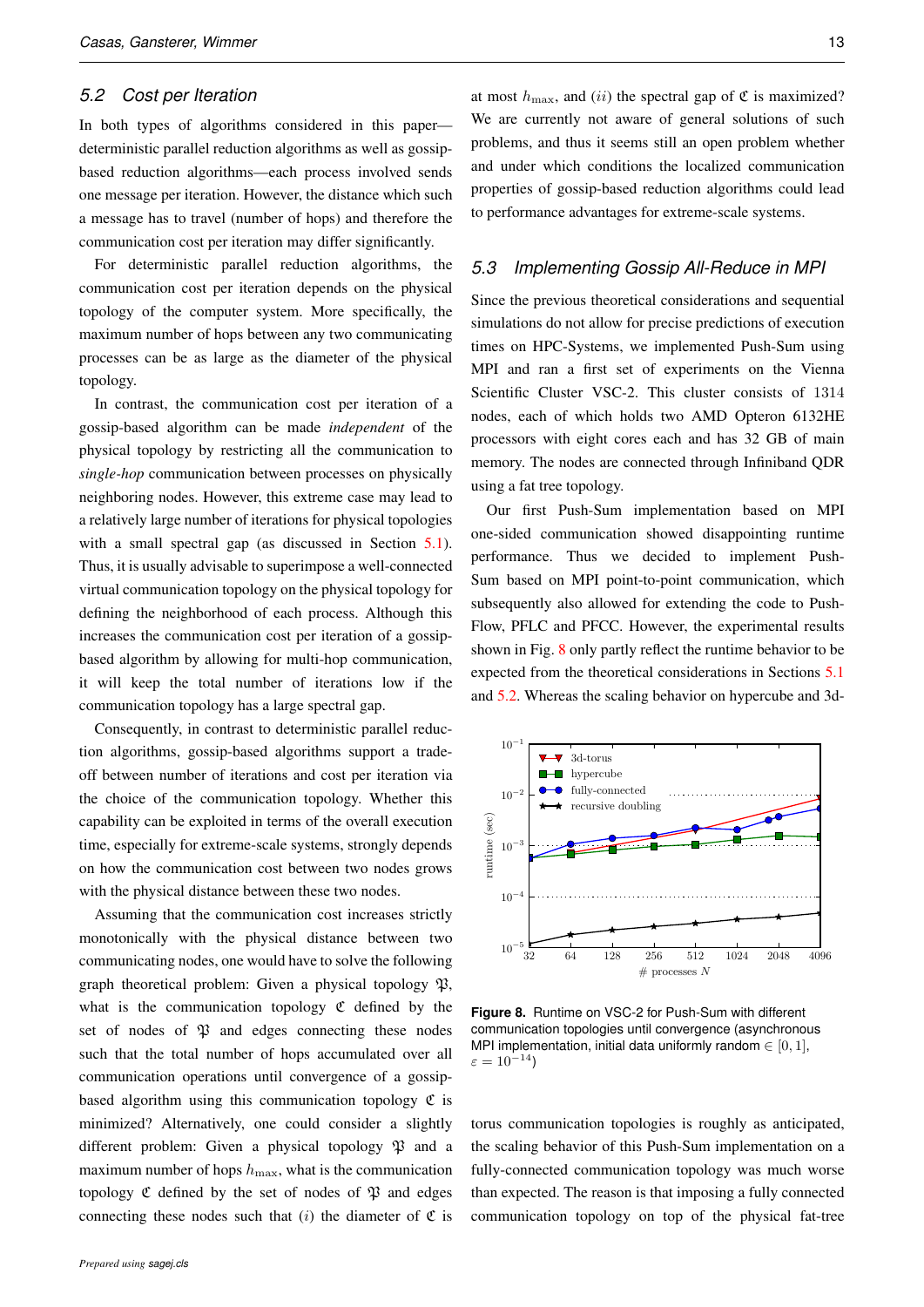network topology of the VSC-2 causes a lot of network congestion.

These first experiments indicated that a naive MPI-based implementation of Push-Sum for HPC systems can by no means compete in terms of runtime performance with stateof-the-art all-reduce algorithms such as recursive doubling.

#### <span id="page-13-0"></span>**6 A Gossip-Inspired Approach**

In order to advance the state-of-the-art in this question, we carefully investigate modifications of the original gossip concept which are better suited for the HPC context. More specifically, we develop and implement a gossip*inspired* all-reduce scheme which we call *HPS* (*high performance push-sum*). It is specifically designed to match the MPI programming model in order to better understand the performance potential of approaches based on local communication. To implement a more competitive gossipinspired reduction in MPI, we consider a scheme which better matches the MPI programming paradigm than the original asynchronous concept of Algorithm [2.](#page-4-2)

The key ideas are the following: First, we consider a *synchronized* (global iteration-based) variant, where each MPI process receives exactly one message per iteration. This strategy, where we do not allow iteration  $k + 1$  to start before all  $N$  communications of iteration  $k$  have finished, reduces the communication complexity of the algorithm significantly. In a more general scheme complicated message queues and termination strategies for asynchronous point-topoint communications are needed which limit computational efficiency.

Second, we globally prescribe the sequence of local communications for all processes *a priori*. In other words, the communication pattern in each iteration is defined by a random permutation of the integers  $0, 1, \ldots, N - 1$ . This restriction to a single communication partner per iteration avoids the need to manage (up to)  $N - 1$  active receive operations per MPI process, which would arise in the general setting of Algorithm [2](#page-4-2) where the number of communication partners of a process per iteration can potentially be as large as  $N-1$ .

The HPS approach has an additional advantage, which is not MPI-specific: The permutations that define the communication patterns of each iteration can be precomputed and stored in the memory of the computing device where each process runs. This eliminates the influence on the parallel execution caused by repeated random number generation.

#### *6.1 Improving Resilience Against SDC*

The improvement in resilience which leads from PS to PFLC as described in Section [4.2](#page-6-1) involves only modifications in local computations and in book-keeping, but does not change any communication-related aspects. Therefore, it is straightforward to extend the ideas underlying HPS to PFLC. Doing so yields the parallel reduction algorithm *HPFLC* (*high performance push-flow with local correction*) which combines the resilience properties of PFLC with the improved performance of HPS. Moreover, we can solve the problem caused by simultaneous message exchange in Push-Flow-based algorithms which we identified in Section [4.4.3](#page-8-2) by generating random permutation *cycles* instead of simple random permutations for each iteration.

Note that extending the ideas underlying HPS to PFCC is *not* straightforward, since the communication patterns of PFCC differ from those of PS in the event of a fault. We plan to investigate this aspect in future work.

# <span id="page-13-1"></span>*6.2 Accuracy vs. Number of Iterations*

Before we show first results of an MPI-based implementation of the HPS algorithm in Section  $6.3$ , we first convince ourselves that HPS exhibits a similar convergence behavior as the resilient gossip-based reduction algorithms proposed in Section [4.](#page-6-0)

<span id="page-13-2"></span>

**Figure 9.** Number of iterations of HPS for higher accuracy levels (median over 100 runs, base topology is fully connected)

Figs. [9](#page-13-2) and [10](#page-14-1) show the number of iterations required by HPS for various accuracy levels based on a sequential implementation in C. The algorithm was terminated once the maximum relative error  $e_{\rm rm}$  over all processes (cf. Equation [\(1\)](#page-8-4)) fell below a certain threshold  $\varepsilon$ .

Fig. [9](#page-13-2) shows the results for higher accuracy levels  $(\varepsilon = 10^{-4}, 10^{-5}, 10^{-6})$  $(\varepsilon = 10^{-4}, 10^{-5}, 10^{-6})$  $(\varepsilon = 10^{-4}, 10^{-5}, 10^{-6})$ , whereas Fig. 10 focusses on lower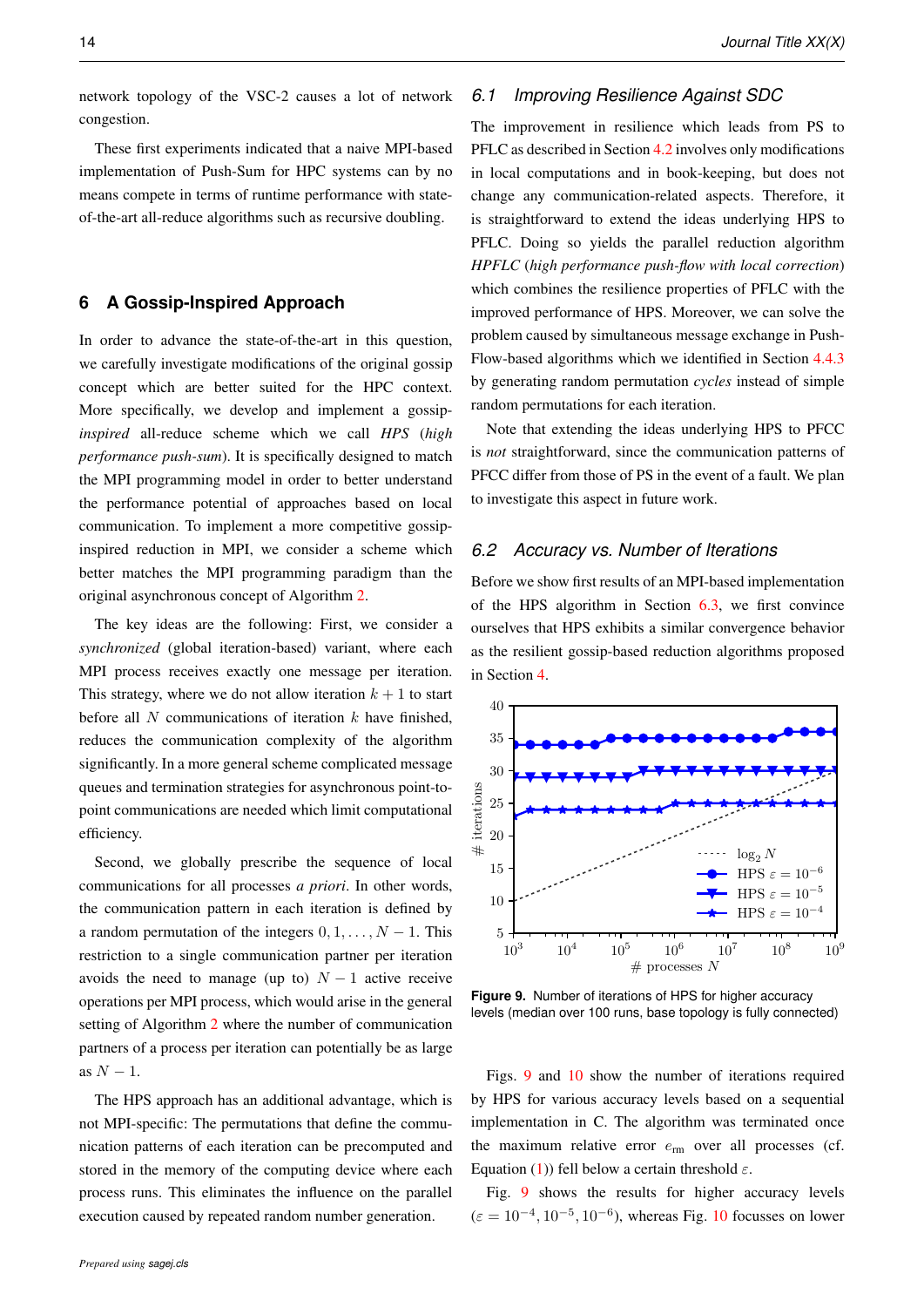<span id="page-14-1"></span>

**Figure 10.** Number of iterations of HPS for lower accuracy levels (median over 100 runs, base topology is fully connected)

accuracy levels  $(\varepsilon = 10^{-1}, 10^{-2}, 10^{-3})$ . For the accuracy range considered we observe that the number of iterations of HPS grows slower with N than  $\log_2 N$ , which is the number of iterations required by recursive doubling. More generally speaking, *any* method in which every process receives information from every other process requires  $log_2 N$  iterations (cf. Section [5.1\)](#page-11-0). This indicates that if the system is large enough, HPS will require much less than  $\log_2 N$  iterations for reduced accuracy requirements. For very low accuracy requirements, this advantage can already be expected for small or medium-sized systems, as Fig. [10](#page-14-1) illustrates.

Whenever HPS performs fewer than  $\log_2 N$  iterations, it effectively only (randomly) *samples* the initial data. From the previous observations we can conclude that such random sampling is sufficient for meeting reduced accuracy requirements.

Of course, one would also expect that variants of recursive doubling can be developed which have similar properties. More concretely, one could terminate recursive doubling whenever the root node has reached a certain predefined desired accuracy level. In fact, this strategy effectively corresponds to some form of "sampling" the data to be aggregated. We will consider such an approximative "sampling" variant of recursive doubling (*approximate RDB*, abbreviated as *ARDB*) in Section [6.3](#page-14-0) and observe that reduced accuracy requirements can also reduce the number of iterations for a deterministic reduction algorithm. However, the extent of this reduction will in general strongly depend on the distribution of the initial data over the participating processes. For uniformly distributed initial data, the possible reductions in HPS and recursive doubling can be expected to be similar (see Section [6.3\)](#page-14-0). Moreover, an

approximate recursive doubling algorithm will not have the same resilience against SDC as the gossip-inspired HPFLC algorithm.

# <span id="page-14-0"></span>*6.3 Experimental Performance Evaluation of HPS and HPFLC*

We now experimentally compare MPI implementations of the gossip-inspired all-reduce scheme HPS with recursive doubling on a supercomputer.

In our first set of experiments, a random single precision initial value is independently generated by each MPI process, and then the parallel reduction operation is performed over these randomly generated initial values. More specifically, the initial values are uniformly distributed in an interval between 0 and the largest possible single-precision floatingpoint number. The experiments are performed on the [Vulcan](#page-18-16) [Supercomputer](#page-18-16) [\(2015\)](#page-18-16) of the Lawrence Livermore National Laboratory (LLNL), which is an IBM Blue Gene/Q system composed of 24576 16-core PowerPC-A2 computing nodes.

For HPS we consider different levels of accuracy  $\varepsilon$  ranging from  $\varepsilon = 10^{-2}$  to  $\varepsilon = 10^{-5}$ . The relative error is defined by  $\frac{|\tilde{y}-y_{\text{RD}}|}{y_{\text{RD}}}$ , where  $\tilde{y}$  denotes the approximation computed by the HPS algorithm or by ARDB, and  $y_{RD}$  denotes the result of classical recursive doubling, both at the root node. In this context, we consider the HPS approach to converge with M iterations to a particular accuracy  $\varepsilon$  if the relative error at the root node after M iterations is less than or equal to  $\varepsilon$ .

Fig. [11](#page-15-0) shows the number of iterations required when considering four different accuracy levels  $(10^{-2}, 10^{-3}, 10^{-4}$ and 10−<sup>5</sup> ) and four different parallel scenarios from 16384 up to 131072 MPI processes.

For each particular accuracy and each number of MPI processes, the HPS algorithm has been run 50 times using different randomly generated communication patterns (with identical initial data). The error bars displayed in Fig. [11](#page-15-0) represent the standard error computed over the 50 repetitions performed per experiment while each point shown for HPS represents its average. Fig. [11](#page-15-0) does *not* reflect the influence of variations in the initial data on the number of iterations of the various algorithms.

The experiment validates the results gathered from our sequential simulations of HPS shown in Figs. [9](#page-13-2) and [10:](#page-14-1) For lower MPI process counts, the results clearly show that for reasonable error levels HPS needs many more iterations until convergence than the  $\log_2 N$  iterations recursive doubling would need. However, for higher process counts HPS starts having an advantage in terms of number of iterations until convergence, in particular for low accuracy requirements.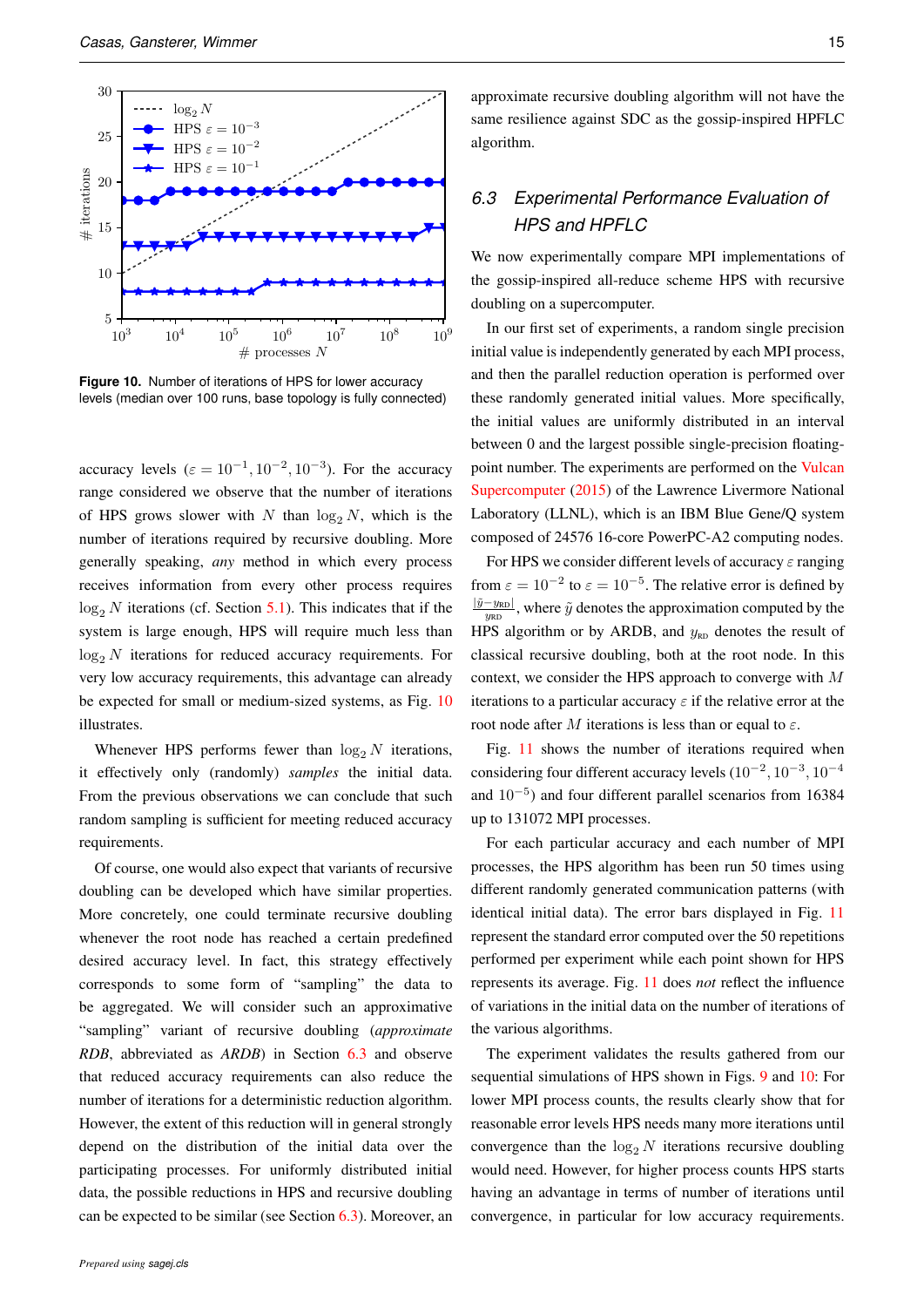<span id="page-15-0"></span>

**Figure 11.** Number of iterations for MPI implementations of HPS on the Vulcan supercomputer (fully connected communication topology, uniformly distributed random initial data, intervals show standard error, 50 runs for each point)

As N grows larger, HPS becomes competitive in terms of number of iterations for higher and higher accuracy.

For Fig. [12](#page-16-0) we simulated HPFLC and ARDB on a very large scale. The graphs show the median as well as the minimum and maximum number of iterations over 100 runs for each data point. We note that for low accuracy levels HPFLC clearly outperforms ARDB in all cases and for one billion nodes/processes it is even competitive with ARDB up to an accuracy level of  $10^{-5}$ .

Finally, we also investigate the iteration overhead caused by SDC in HPFLC, i. e., how many extra iterations are needed for a single bit-flip for HPFLC at large scale. Fig. [13](#page-16-1) summarizes similar experiments as for PFLC in Fig. [3,](#page-10-1) showing the average iteration overhead for a single bitflip at different positions in flow variables of HPFLC. As HPFLC's main strength lies in its fast convergence for low accuracy requirements we internally stored all data in single precision. Fig. [13](#page-16-1) shows the iteration overhead for bit-flips in all possible 32 positions. It turns out that HPFLC needs *at most* one additional iteration to compensate for a fault. Most of the time no additional iterations were required, and thus for all positions the average overhead caused by a bit-flip was less than 1%.

# **7 Conclusions**

Gossip-based reduction algorithms as discussed in this paper offer high flexibility and thus have high potential for strong algorithmic resilience and fault tolerance. However, we have shown in this paper that this potential was hardly utilized so far and that the classical gossip-based pushsum algorithm does not have any advantage in terms of resilience over deterministic recursive doubling. Moreover, we have proposed two novel advancements of the pushflow algorithm, PFLC and PFCC, which exploit this fault

tolerance potential better and are much more robust against silent data corruption than any existing reduction algorithm. They can recover from silent data corruption (bit-flips) in all bits of the floating-point representation (including the most significant ones) and still converge to the correct result.

There is currently a trade-off between resilience and performance when comparing deterministic and gossip-based reduction algorithms. We have shown that gossip-based algorithms achieve much better resilience, but deterministic parallel algorithms perform much better. Consequently, we have proposed the novel gossip-*inspired* algorithm HPFLC which inherits the strong resilience properties from PFLC, but achieves much better performance. Although the number of iterations required by HPFLC for achieving full double precision accuracy (within the limitations of floating-point accuracy) is usually significantly higher than the number of steps required by a standard parallel reduction method such as recursive doubling, for *low* accuracy requirements and for *large* process counts the number of iterations required by HPFLC tends to be much lower than for recursive doubling. In these scenarios, HPFLC combines competitive performance with superior resilience.

It is currently still an open question how the runtime performance of gossip-based and gossip-inspired reduction algorithms can be further improved for an HPC context. In addition to efficient implementation, one aspect deserves further exploration: Can the high locality in the communication patterns of gossip-inspired algorithms lead to advantages compared to deterministic parallel reduction algorithms, in particular, in the context of future extreme-scale systems? We expect substantial progress in this question in the near future, which in turn may lead to increased interest in gossipinspired algorithms for HPC.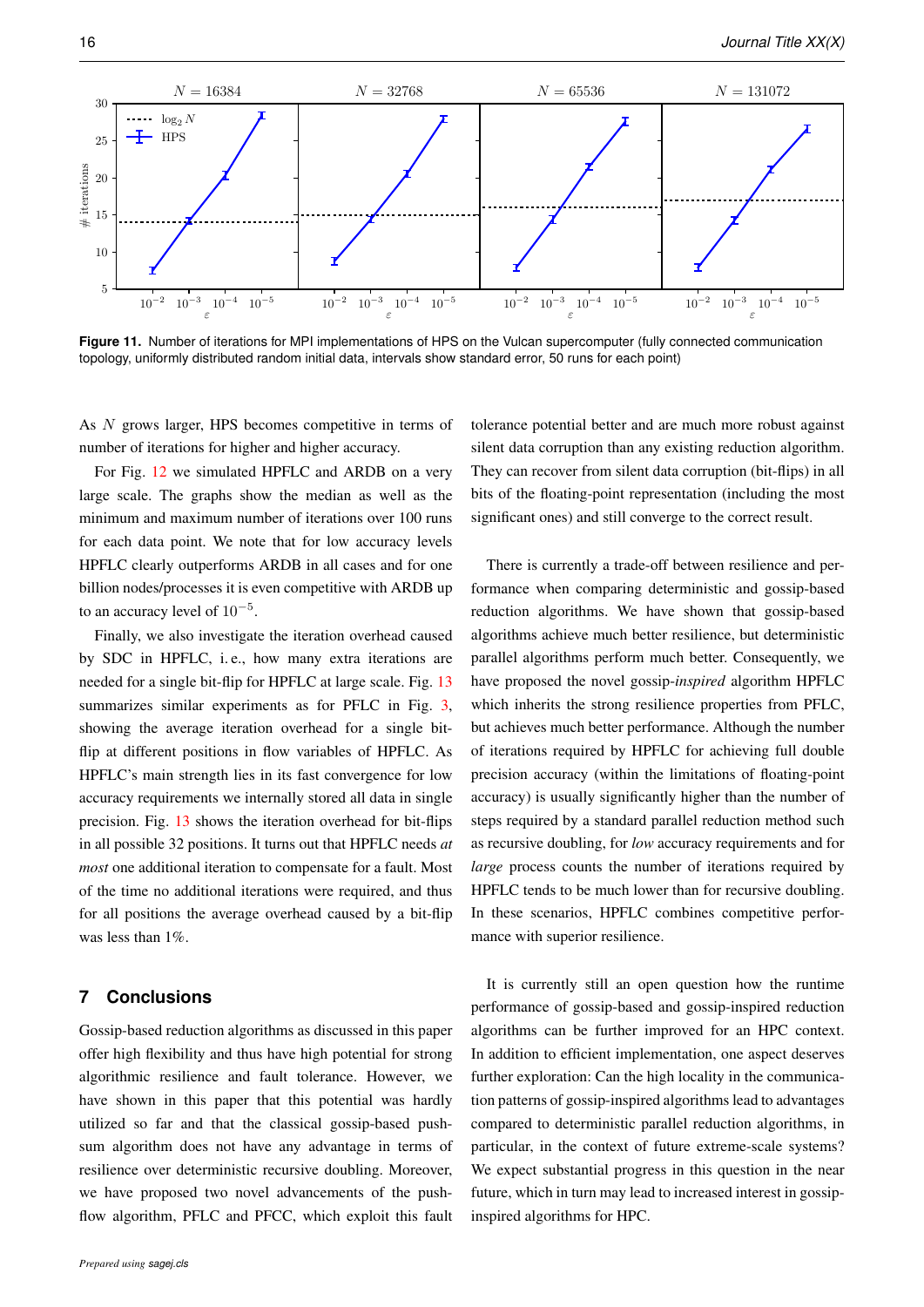<span id="page-16-0"></span>

**Figure 12.** Simulated number of iterations for approximate recursive doubling ARDB and HPFLC (fully connected communication topology, uniformly distributed random initial data, min/max intervals, 100 runs for each point)

<span id="page-16-1"></span>

**Figure 13.** Average iteration overhead caused by a single bit-flip in HPFLC ( $N=2^{20}$ ,  $\varepsilon=10^{-3}$ )

#### **Acknowledgements**

This work has been partially funded by the Spanish Ministry of Science and Innovation [contract TIN2015-65316]; by the Government of Catalonia [contracts 2014-SGR-1051, 2014-SGR-1272]; by the RoMoL ERC Advanced Grant [grant number GA 321253] and by the Vienna Science and Technology Fund (WWTF) through project ICT15-113.

Some of the computational results presented were produced using the Vienna Scientific Cluster (VSC).[∗](#page-16-2)

#### **Author Biographies**

*Marc Casas* is a senior researcher at the Barcelona Supercomputing Center (BSC). He received a 5-years degree in mathematics in 2004 from the Technical University of Catalonia (UPC) and a PhD degree in Computer Science in 2010 from the Computer Architecture Department of UPC. He was a postdoctoral research scholar at the Lawrence Livermore National Laboratory (LLNL) from 2010 to 2013. His current research interests are high performance computing architectures, runtime systems and parallel algorithms. He is currently involved with the RoMoL and the Montblanc3 projects as well as the IBM-BSC Deep Learning Center.

*Wilfried N. Gansterer* is full professor and deputy head of the research group Theory and Applications of Algorithms at the Faculty of Computer Science of the University of Vienna. He received a 5-years degree in Mathematics from TU Wien, an M.Sc. degree in Scientific Computing/Computational Mathematics from Stanford University, and a Ph.D. degree in Scientific Computing

```
∗http://vsc.ac.at/
```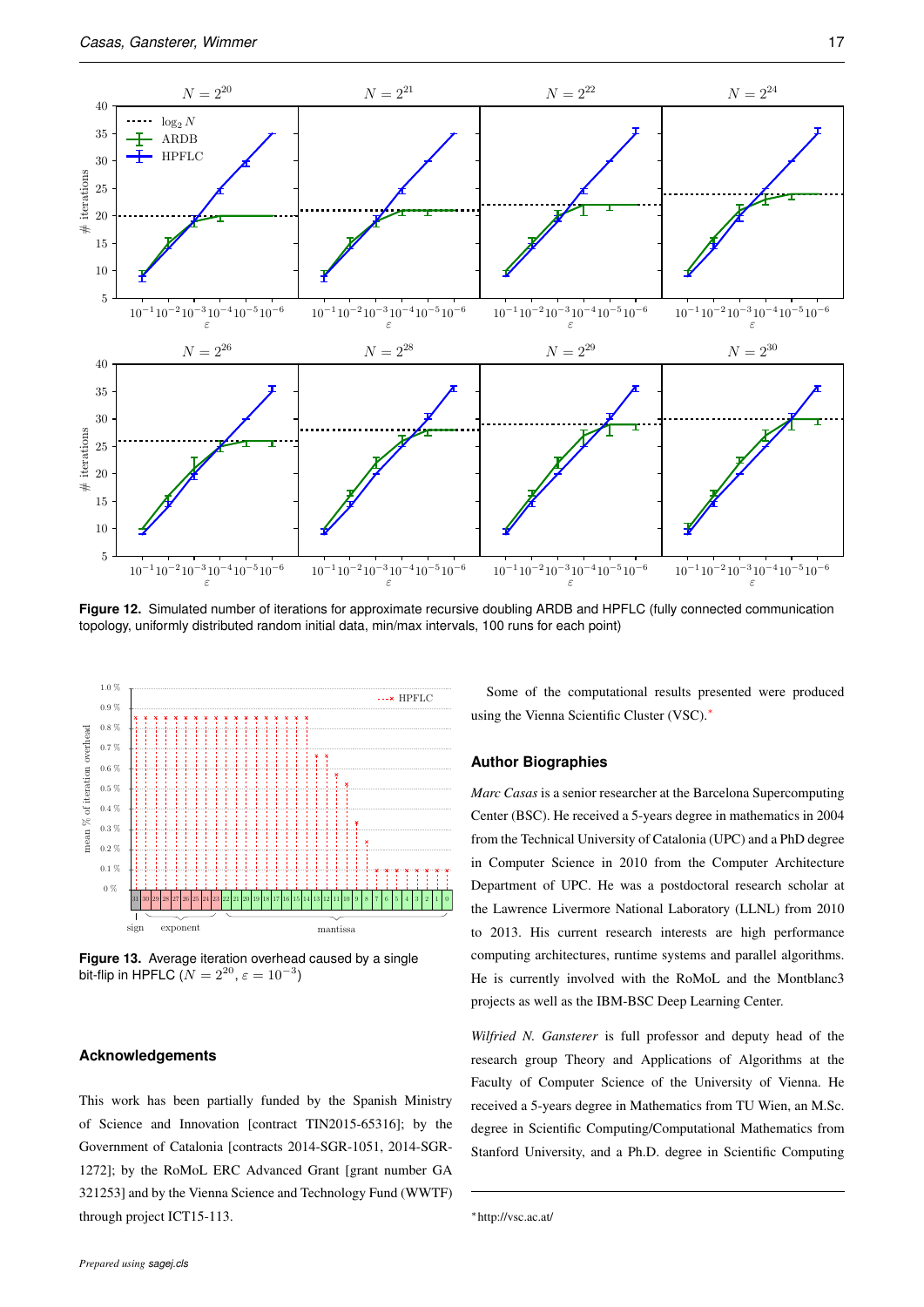from TU Wien. His research interests cover various aspects of numerical algorithms, including resilience and fault tolerance, parallel and distributed computing, high performance computing, as well as applications in data mining and Internet security.

*Elias Wimmer* received Bachelor and Masters degrees in scientific computing at the University of Vienna, where he worked closely together with Prof. Gansterer. Later he joined the research group Parallel Computing at TU Wien as an assistant. Currently he works for IMS, an Intel owned company developing future highly parallel mask writers for VLSI.

#### <span id="page-17-0"></span>**References**

- <span id="page-17-12"></span>Ashby S, Beckman P, Chen J, Colella P, Collins B, Crawford D, Dongarra J, Kothe D, Lusk R, Messina P, Mezzacappa T, Moin P, Norman M, Rosner R, Sarkar V, Siegel A, Streitz F, White A and Wright M (2010) The opportunities and challenges of exascale computing. URL [https://science.energy.](https://science.energy.gov/~/MEDIA/ASCR/ASCAC/PDF/REPORTS/EXASCALE_SUBCOMMITTEE_REPORT.PDF) [gov/˜/MEDIA/ASCR/ASCAC/PDF/REPORTS/](https://science.energy.gov/~/MEDIA/ASCR/ASCAC/PDF/REPORTS/EXASCALE_SUBCOMMITTEE_REPORT.PDF) [EXASCALE\\_SUBCOMMITTEE\\_REPORT.PDF](https://science.energy.gov/~/MEDIA/ASCR/ASCAC/PDF/REPORTS/EXASCALE_SUBCOMMITTEE_REPORT.PDF).
- <span id="page-17-8"></span>Bland W, Bouteiller A, Herault T, Bosilca G and Dongarra J (2013) Post-failure recovery of MPI communication capability: Design and rationale. *Int. J. High Perform. Comput. Appl.* 27(3): 244–254.
- <span id="page-17-5"></span>Bottou L (2010) Large-scale machine learning with stochastic gradient descent. In: Lechevallier Y and Saporta G (eds.) *Proceedings of COMPSTAT'2010: 19th International Conference on Computational Statistics*. Physica-Verlag HD, pp. 177–186.
- <span id="page-17-17"></span>Boyd S, Ghosh A, Prabhakar B and Shah D (2006) Randomized gossip algorithms. *IEEE Trans. Inf. Theory* 52(6): 2508–2530.
- <span id="page-17-11"></span>Cappello F, Geist A, Gropp W, Kale S, Kramer B and Snir M (2014) Toward exascale resilience: 2014 update. *Supercomputing Frontiers and Innovations* 1(1): 5–28.
- <span id="page-17-13"></span>Chan E, Heimlich M, Purkayastha A and van de Geijn R (2007) Collective communication: Theory, practice, and experience. *Concurrency Computat.: Pract. Exper.* 19(13): 1749–1783.
- <span id="page-17-18"></span>Commonwealth Scientific and Industrial Research Organization (CSIRO) (2014) Scientific computing user manual. URL [https://wiki.csiro.au/display/ASC/User+](https://wiki.csiro.au/display/ASC/User+Manual) [Manual](https://wiki.csiro.au/display/ASC/User+Manual).
- <span id="page-17-4"></span>Dean J, Corrado GS, Monga R, Chen K, Devin M, Le QV, Mao MZ, Ranzato M, Senior A, Tucker P, Yang K and Ng AY (2012) Large scale distributed deep networks. In: *Proceedings of the 25th International Conference on Neural Information Processing Systems*, NIPS'12. Curran Associates Inc., pp. 1223–1231.
- <span id="page-17-1"></span>Dennard RH, Gaensslen FH, Yu H, Rideout VL, Bassous E and Leblanc AR (1974) Design of ion-implanted mosfets with very small physical dimensions. *IEEE J. Solid-State Circuits* : 256– 268.
- <span id="page-17-19"></span>Dimakis A, Sarwate A and Wainwright M (2008) Geographic Gossip: Efficient Averaging for Sensor Networks. *IEEE T. Signal Proces.* 56(3): 1205–1216.
- <span id="page-17-14"></span>Eyal I, Keidar I and Rom R (2011) LiMoSense – Live Monitoring in Dynamic Sensor Networks. In: *Proceedings of the 7th International Symposium on Algorithms for Sensor Systems, Wireless Ad Hoc Networks and Autonomous Mobile Entities*, ALGOSENSORS 2011. pp. 72–85.
- <span id="page-17-9"></span>Eyal I, Keidar I and Rom R (2014) LiMoSense: live monitoring in dynamic sensor networks. *Distrib. Comput.* 27(5): 313–328.
- <span id="page-17-2"></span>Ferreira KB, Bridges P and Brightwell R (2008) Characterizing application sensitivity to OS interference using kernel-level noise injection. In: *Proceedings of the 2008 ACM/IEEE Conference on Supercomputing*, SC '08. IEEE Press, pp. 19:1– 19:12.
- <span id="page-17-10"></span>Gansterer WN, Niederbrucker G, Strakova H and Schulze Grotthoff ´ S (2013) Scalable and fault tolerant orthogonalization based on randomized distributed data aggregation. *J. Comput. Sci.* 4(6): 480–488.
- <span id="page-17-6"></span>Gupta S, Agrawal A, Gopalakrishnan K and Narayanan P (2015) Deep learning with limited numerical precision. In: *Proceedings of the 32nd International Conference on Machine Learning*, *ICML'15*, volume 37. JMLR.org, pp. 1737–1746.
- <span id="page-17-15"></span>Hadjicostis C, Dominguez-Garcia A and Vaidya N (2012) Resilient average consensus in the presence of heterogeneous packet dropping links. In: *51st Annual Conference on Decision and Control*, CDC 2012. pp. 106–111.
- <span id="page-17-3"></span>Herault T, Bouteiller A, Bosilca G, Gamell M, Teranishi K, Parashar M and Dongarra J (2015) Practical scalable consensus for pseudo-synchronous distributed systems. In: *Proceedings of the International Conference for High Performance Computing, Networking, Storage and Analysis*, SC '15. ACM, pp. 31:1–31:12.
- <span id="page-17-7"></span>Hoefler T, Gottschling P, Lumsdaine A and Rehm W (2007) Optimizing a conjugate gradient solver with non-blocking collective operations. *Parallel Comput.* 33(9): 624–633.
- <span id="page-17-20"></span>Janecek A and Gansterer WN (2016) ACO-inspired acceleration of gossip averaging. In: *Proceedings of the Genetic and Evolutionary Computation Conference 2016*, GECCO '16. ACM, pp. 21–28.
- <span id="page-17-16"></span>Jesus P, Baquero C and Almeida PS (2009) Fault-Tolerant Aggregation by Flow Updating. In: *Proceedings of the International Conference on Distributed Applications and Interoperable Systems*, DAIS 2009. pp. 73–86.